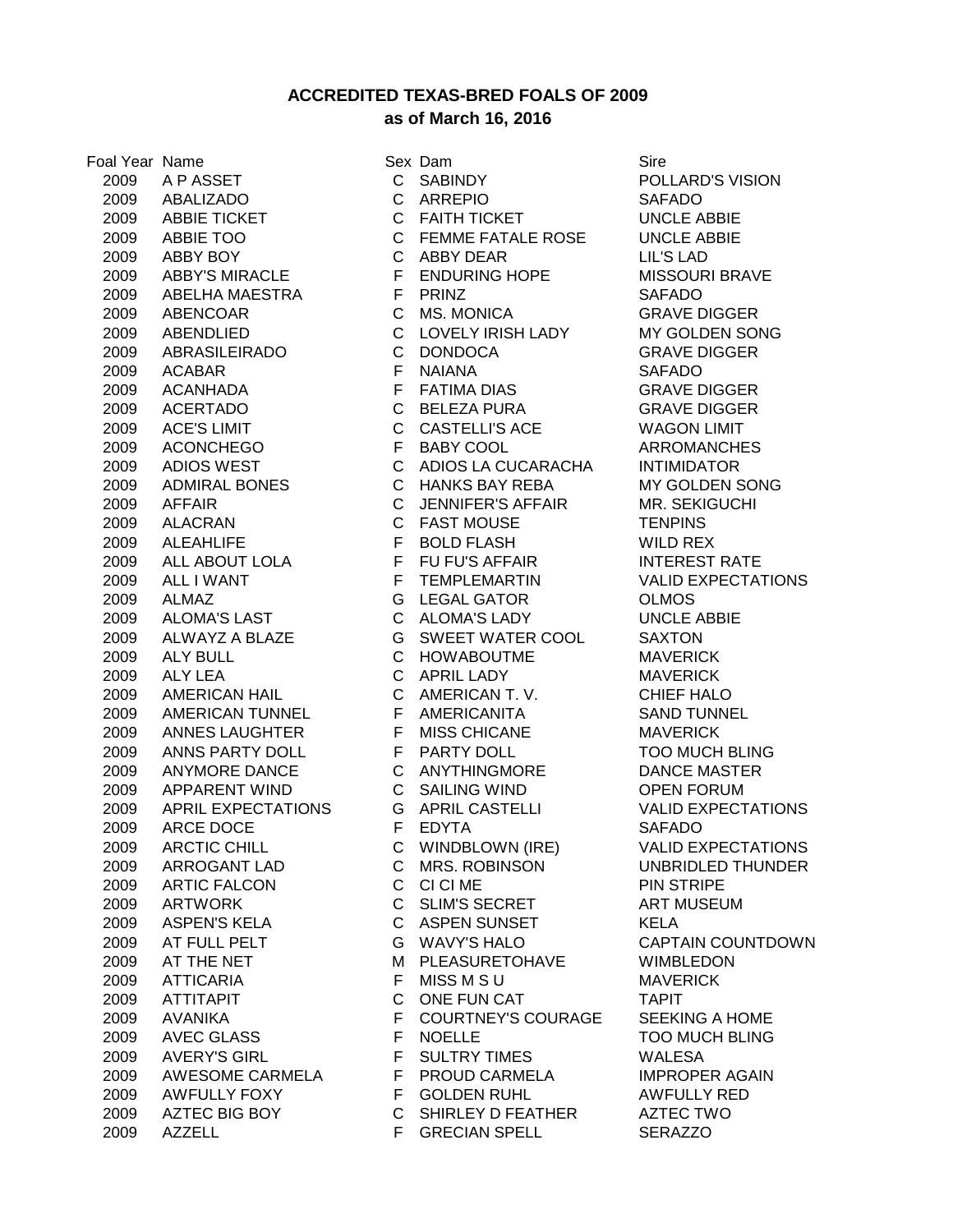BACK TALKER M SWAIN SONG WIMBLEDON BAH DAH BLING BOB C KISS ME JOY TOO MUCH BLING BALLET DE COTTON F COTTON DOLLARS MAVERICK BARABLE C DANCERS FANTASY AMICABLE BARDOVE C SECRET DELIGHT DOVE HUNT BARLETTA M HADIF LYNN PARADE GROUND 2009 BARMAID PRETTY MEXPECTING A LADY DYNAMEAUX BATTLE MARCH C TOUCH TONE GRAY PARADE GROUND BEARLY THERE F ALYDEED NACCA CAPTAIN COUNTDOWN BELLA FLAME F MANZOTTIGLORY FLAMING QUEST (GB) BELLA GRANDE F TIMBER JONES INTIMIDATOR 2009 BELLADRAMA F TIS A BELLE EUGENE'S THIRD SON BELLE OF SKYE F PARDNERS MOUNTAIN GOLD ALERT BERRY GOLD C BE BERRY QUIET GOLD ALERT BIDDY LULU F SPECTACULAR ROSE WIMBLEDON BIEN D'OR C BIEN SUR MY GOLDEN SONG BIG BAD BABE G WILDCAT'S BABE MY GOLDEN SONG BIG CITY C ANNETTA'S GIRL MR. LISTO BIG DRIVE G PYRITE HONOR TOTAL COMMAND BIG GREEN EYES F LOYAL FRIEND MONARCHOS BIONIC BOOTY F U R MY VALENTINE A.P JETTER 2009 BLANCO HEAT F PROMISING TERMS DIXIELAND HEAT BLING CHA BLING C SURF TIDE TOO MUCH BLING 2009 BLING N BLANG C FAST FINGERS TOO MUCH BLING BLOND KNIGHT G FALFURRIAS SUPREME CAT BLOSSOMING F DARBERA SERAZZO 2009 BO THE DUKE C SEXIANO SAND RIDGE BOCA BAY C TOP PADDLER TOO MUCH BLING BOGGY BLUE F BOGGY BAYOU TOTAL COMMAND BOIS D'ARC CREEK C GRACEFUL RAIN TRAFFIC CIRCLE BOLD SPLENDER F EVITA P. SIR BEDIVERE BONNIES BEAUTY F BERN A LOU MAVERICK BREATH OF INOCENCE F DEE IS A LADY SAM AGAIN BRICK MAKER G FOXY BRICK PREMEDITATION BRINGITONHOMECAPT. G ROJO CAPTAIN COUNTDOWN BROKEN VALE F PRETTY GALE BROKEN VOW BRUSH FIRE C MILLENIAL PIONEER COMMANCHERO BUCKPASSER GOLD F IRRIDESCENT MAVERICK BUCKS BOLD GIRL F BOLD BALLANTYNE THATS OUR BUCK BUCKS CADDIE GIRL F CJ'S CADDIE THATS OUR BUCK BUCKS FANCY SINNER C FANCY SINNER THATS OUR BUCK 2009 BUCKS GIT N GO **CATCHAREDHEAD** THATS OUR BUCK BUCKS GOLD C PLATIADA WHITEGOLD THATS OUR BUCK BUCKS MEMORIES C FANCY MEMORIES THATS OUR BUCK 2009 BUCKS SEATTLE F JAMARS SEATTLE THATS OUR BUCK BUDDY ONE C PUCKER LIPS VALID EXPECTATIONS 2009 BYARS LADY F MY FANCY AFFAIR BYARS C D LEGEND C CANDY'S CLEOPATRA GOLD LEGEND 2009 CALF CREEK ROCKET F BLUE CABIN SILKY SLEW CALF CREEK SLEW C ELMIRA JOHNSON SILKY SLEW CALF CREEK STORM F DHABI'S ROSE SILKY SLEW CALLTHEWITCH F KISS SEATTLE TOUCH TONE CALYPSO CAT C CALAMITOCIOUS MAGIC CAT CAMINHADA F BRISK WALK SAFADO 2009 CANDELAGRASGOODBOY C CANDELAGRA GOT THE GOODS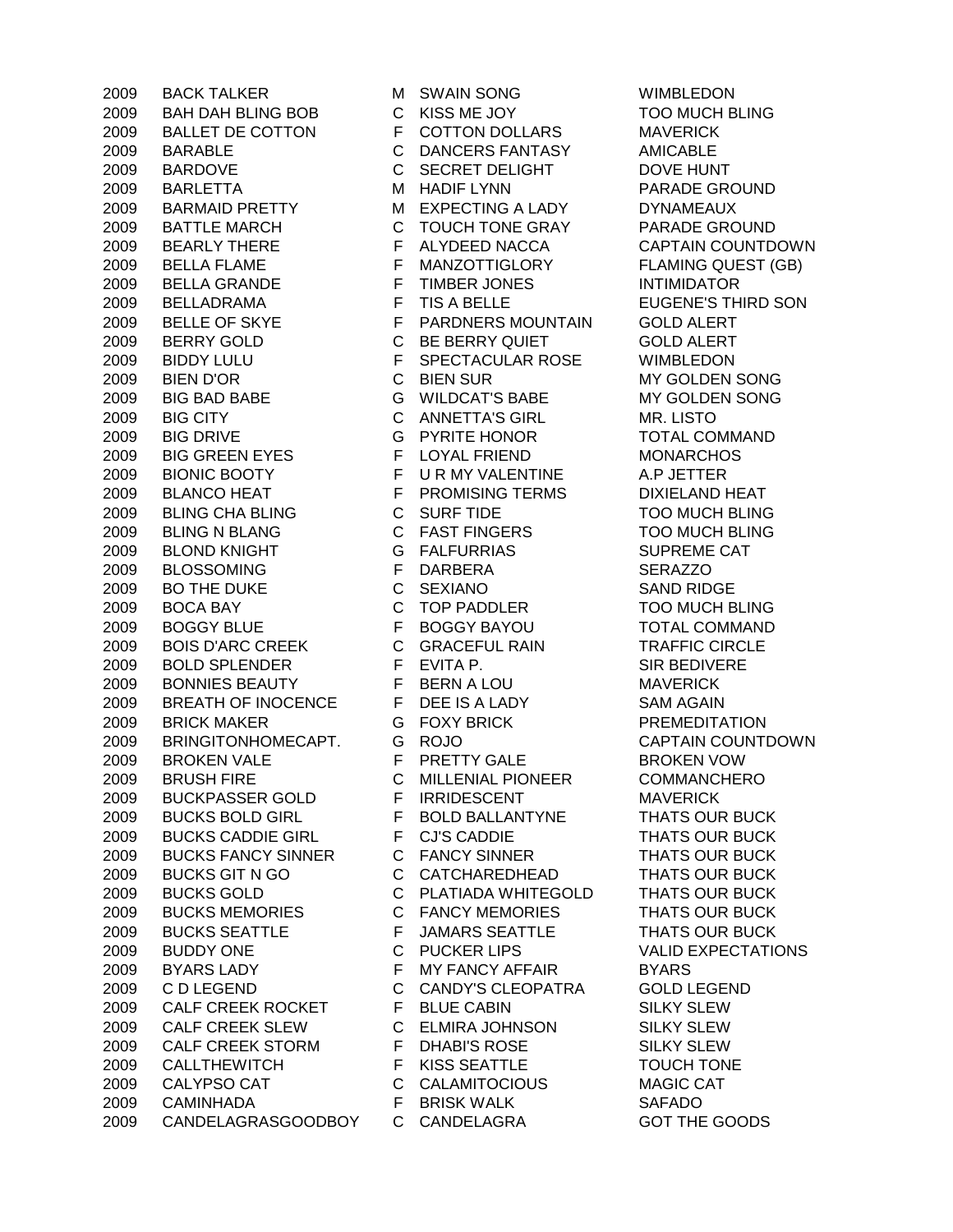CANIGOTOO C BELLA SELENE MENHAL CAP'N TINA MARIE F SUN DIAMONDS CAPTAIN COUNTDOWN CAPTAIN CAYJACK C HOT CHAFFEE CAPTAIN COUNTDOWN CAPTAIN KIMO C HOLLYWOOD DIVA KIMO KROGFOSS 2009 CAPTAIN O' C O' TILL DAWN CAPTAIN COUNTDOWN CARABO C PRINCESS CARA TRULUCK CARDIFF FLYER F DON'T BLAME WAYNE EARLY FLYER CARELESS WIND F VERY CARELESS MAGIC CAT CARTAO DE EMBARQUE C CABROCHA GRAVE DIGGER 2009 CASTLE GAP C CYNWYD SUPREME CAT CAT ACADEMY G ROYAL REBELLION POWER STORM 2009 CAT CRY **FRAYOFSUNSHINE** SUPREME CAT CAT SOUND IT C ME AND YOU CAT SOUND CAT'S CLASSY RIDER G CLASS APPROVAL DAY OF THE CAT CATS RAISIN KANE F SLY SECRETARY SEFAPIANO 2009 CAYOTE ROJO G MISS FIFTY TWO ITRON CEA PHER F RIGHT LANE PLEASE UNCLE ABBIE CHA BONA C CHURCH SECRETARY RHODES CHA CHA DANCER F KARA DANCER CHEROKEE RUNAWAY CHALK MOUNTAIN C INDIAN NATION GOLD LEGEND CHARLEY'S MAILMAN C ELIZABETH G UNCLE ABBIE CHARMING MAGNOLIA F YO BILLIE BATEMAN UNCLE ABBIE CHEEP SONGLASSES C CLEVER CREW MY GOLDEN SONG 2009 CHELLY **FILUKE'S BOOT SPECIAL RATE**  CHELSIE'S BRIDLE F CHELSIE'S CHOICE (GB) DIOGENES 2009 CHEROKEE FLY BOY C STEWARDESS CHEROKEE RUNAWAY CHEROKEE FORCE C SMILES BEST FORCE CHEROKEE RUNAWAY CHLOGYN F TRAPP'S ANGELIC CHURCHHILL CHURNER G MERN CAPTAIN COUNTDOWN CIGARILLO C BATTY FRONTERIZA (ARG) EARLY FLYER 2009 CITY GOODS C LUCY'S LASS GOT THE GOODS CLAIRE BABY F SIBLEY SAINT CAPABILITY 2009 CLASSY WHITNEY F W W DOT F MICKEY'S MIRAGE CLAUDIA'S MINGUN F CLAUDIA'S AGENDA MINGUN COACH KRIS C GRIS GRIS GAL WIMBLEDON COCOA COUTURE F COCOA CREEK VALID EXPECTATIONS COFFEENCREAM F DOUGHNUT VALID EXPECTATIONS COLOR CODE F AMAZING TRACE TOO MUCH BLING COLORMERICK C COLORFUL CONSOMME' FAMOUS FOREST COMBAT MISSION F MORE SILVER MIDWAY ROAD COMMAND AFLEET C SAUCE FLEET TOTAL COMMAND COMO SE LLAMA C NO OTHER NAME CITY STREET COMPED AT THE CAL F DEEP FINESSE WIMBLEDON CONCAN F STRODES STAR TRULUCK 2009 CONTUCKY DIRT F CANDY FREAK SUPREME CAT CONZAPPIN'FOOL G CONCE ZAP 2009 COSMIC SUNSET F DEVIL OR ANGEL MAVERICK 2009 COUNT MY PENNIES FCOUNT MY NICHOLS MR. GEHRIG<br>2009 COUNTESS FLEETFEET F MORNING PFARI MAVERICK 2009 COUNTESS FLEETFEET F MORNING PEARL MAVERICK 2009 COUNTING WEST F ESSENCE OF JONES INTIMIDATOR COUNTRY ANGEL F AVENGING LADY SMOKEN DEVINE COUSHATA LADY F CHOCTAW LADY VALID EXPECTATIONS 2009 COVER BAND C CAPE BOWMAN'S BAND 2009 COWGIRL N UP M PURE MISCHIEF MY GOLDEN SONG COWTOWN COOKIE F VELENTA MIDWAY ROAD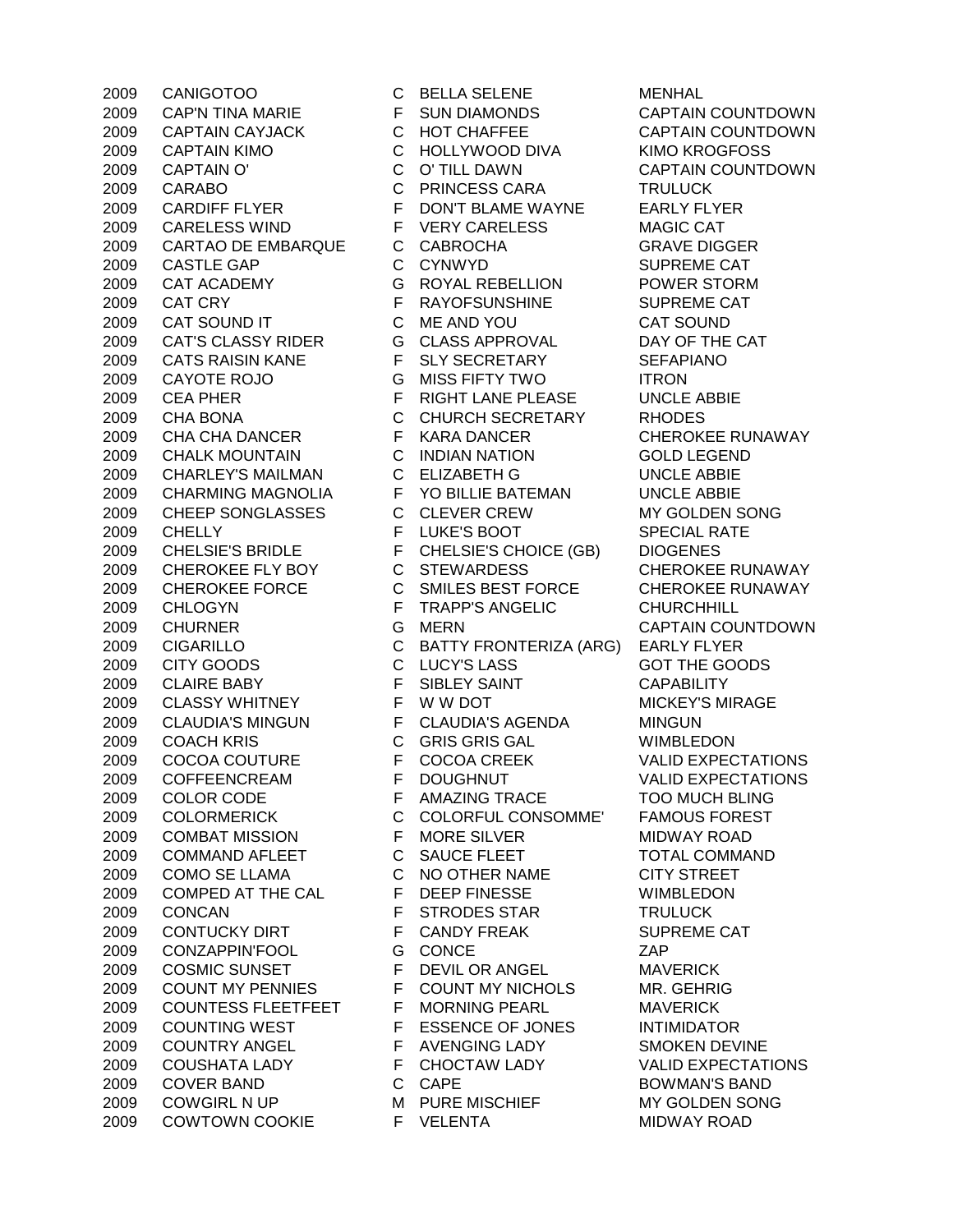COWTOWN PANTHER C LADY WILDCAT CHAPEL ROYAL COYOTE CANYON G COYOTE CAFE GOLD LEGEND CRAFTY CAT LEADER C MISS CRAFTY RULER COPY CAT LEADER CRAFTY GEORGE C DUBAI SURPRISE KITALPHA CRAFTY ROAD C CRAFTY CAUSE MIDWAY ROAD CRASH ZONE C ZONE DANCER HOLLYCOMBE 2009 CRAZY LEGS RIDGE C ORPHAN ALLIE BEN'S RIDGE (GB) CROOK C BABY BODGIT BYARS CROOK'S G MONEY G VICIOUS CROOK BYARS 2009 CRYPTONITE CAT F ANNOINT SUPREME CAT CULLEOKA KID C MISS PRESIDENT FLAMING QUEST (GB) DA CHASEISON C WHOOP DATRICK DANCIN' DIXIE CARD M FASHION CARD DIXIELAND HEAT DEE DEE LAND F DEE DEE'S GIRL DIXIELAND HEAT DEFIANT FLYER C ROSEBUD SOUIX EARLY FLYER DERBY EXPECTATIONS M NOBODY'S FOOL VALID EXPECTATIONS DESPREOUCUPADO C LUXUASO ALKE DINAH MIGHT TOO F THE LADY TRIUMPHS DIXIELAND HEAT DIOGENITE C MISS ANNIEMAE DIOGENES 2009 DISCUSS THIS F CRESCENT LAKE OPEN FORUM DIXIELAND PARADE F DIXIE DARLENE LEADING THE PARADE DO RUN DO C DO RUN MINISTER OF FIRE DOCS INTENT C GERI KELLY TINNERS WAY DOCTOR ROMANE S OUR LEADING LADY CONGAREE DON JURAZOLUDIA C MISS PUGY WEST BOONE'S MILL DON'TCALLMESHIRLEY F WAYNE BOW DON'T GET MAD DONTMESSWITHCACTUS F SING KRYSTAL CACTUS RIDGE DOUBLE BIRDIE C SUMMER QUEEN BIRDSTONE DOUBLE SIMONE F POETIC THUNDER GULCH DREAM WAGER C OUTRIGHT WAGER WOKE UP DREAMIN DREAMING SEASON F TALEGA DE ORO ERLTON DREAMLIVIN F CHAMPAGNE DREAM SERAZZO DUDLEY RUN RIGHT C MASCARA RUNNING RUNNING STAG DULCE FINA F FAT AND FOXY SILENT PICTURE 2009 DUR WOLF C SLEW'S PENNANT CHURCHHILL DUSTINS FAULT C SARAH DANCES WIMBLEDON DYNAMITE DOLL F BOOM BABY LIL'S LAD E C DASH OF PEPPER C MAID TO DASH PEPPER M. E PLURIBUS UNUM C B MY SLEW MAGHNATIS EARL'S BOY C DUCHESS OF ALBANY STRATEGIC INTENT 2009 EARLY AVITA M LUCKY TUNNEL EARLY FLYER 2009 EAST TEX CAT FINNOCENT ALPHA ASSAULT CAT EISWEIN C WINE N SILVER BLUE EARLY FLYER EL OTRO G BABAGANUSH EVANSVILLE SLEW 2009 ELEANORS SECRET F TWO POCKET SECRET CLAIM ELEGANT GAMBLE F LITTLE MAGNOLIA DATRICK ELEGANT RAKE F ELEGANT VERSE MUST BE FAIR ELLINGER C ARPEGE SWAMP 2009 EMMA'S DREAM CAT FECHO'S CHARM SUPREME CAT ENDLESS DATE M ENDLESS STORM INTIMIDATOR ENERGY UNBRIDLED C LOTS OF ENERGY DIOGENES 2009 ETERNAL STORM F JUST ABOUT TIME STORM AND A HALF ETTAS AL C EAGLES NEST AL SABIN EUGENE KNOWS C KNOW WHAT EUGENE'S THIRD SON EXALTADO C LADIES MAID GRAVE DIGGER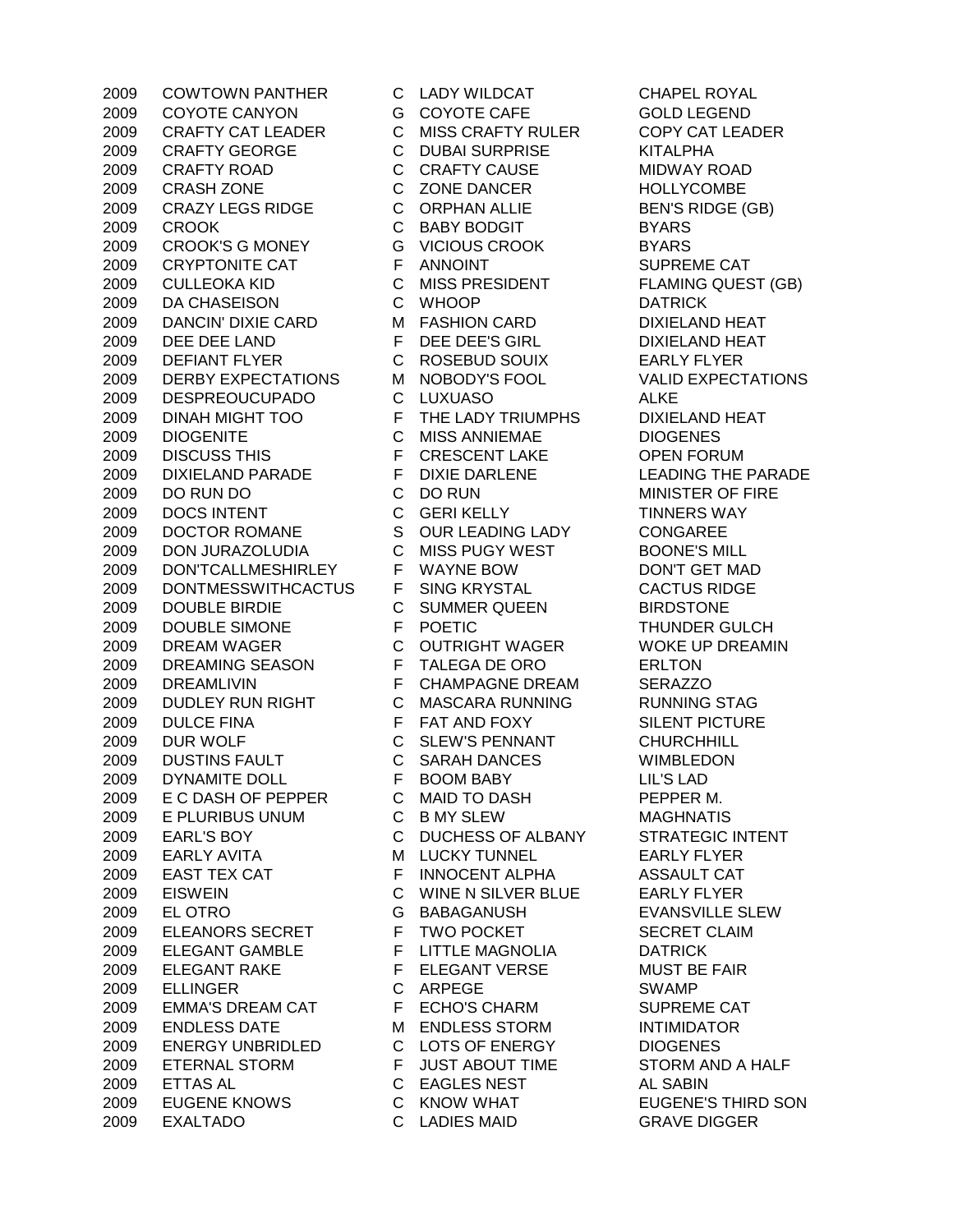EXPECT CHANGE C WEDDING WEEKEND VALID EXPECTATIONS EXPECTING MAGIC G DANI'S LADY EXPECT WILL EYES OF THE NIGHT C GRAY ENSIGN MINISTER OF FIRE F P REIGN'S LAD C LET HER REIGN LIL'S LAD 2009 F P RYTHMN'S RULER F RYTHM N' RUFFLES DIXIELAND HEAT 2009 FABULOUS HEART F AFTER MY HEART POWER STORM FAIRWAYS DANCER F FAIRWAYS BOBBI BOONE'S MILL FALCO PEREGRINUS C PASSAGE OF BEAUTY PIN STRIPE 2009 FALLSCITYCAT F ROCKET LAUNCH MAGIC CAT FAMOUS SONG C UNFORGETABLE SONG FAMOUS FOREST 2009 FANNY FLYER F KRISTYS GOLDENGIRL EARLY FLYER FAST LARRY T C MARY JO MARY JO TOO MUCH BLING 2009 FAULTLESS BONNIE FUNGUIST FUNGUIST MAVERICK 2009 FEAR NO MORE F THUNDERFORAFANTASY TOUCH TONE FEARLESS FORCE C FEARLESS WILDCAT MACHO UNO FEBRUARY GOLD C SPECIAL SENECA GOLD ALERT FERRARIS BOLDRULER C ROMPING RULER USEDTOBEAFERRARI 2009 FIELD GOAL C AUTUMN BANNER VALID EXPECTATIONS 2009 FINAL TIME C J T'S PRINCES FINAL ROW (GB) FINE TUNED C HANNAH'S FORTUNE PINE BLUFF FIREDANCING BUCK F PERFECT VERMONT THATS OUR BUCK FLAME AND FIRE C SMILES FLAMING CHEROKEE RUNAWAY FLAMING PERFECTA C WALESA'S PERFECTA FLAMING QUEST (GB) 2009 FLAMING SISTER F SISTER IN FAITH FLAMING QUEST (GB) 2009 FLASHBACK SONG SPLASHBACK DANCER MY GOLDEN SONG FLASHY PEARL F PEARL COMMANDER FLASHY BULL 2009 FLY SO TRUE M TRULY SUNLIT EARLY FLYER 2009 FLYING BARBIE F MICHELINE EARLY FLYER FLYING MAMBO C QUEENMAMBO PAM KAFWAIN FLYING MINUTE F LOVELY FLIER ANCIENT QUEST 2009 FORLI PHILLY F CLASSIC GARBO NORTHERN AFLEET 2009 FOXY FIVE FOXY ALLURE PERSONAL FIVE FRIENDLY STAR F CHANELS STAR PERSONAL FIVE GAMBLERS GULCH C BEEN TO THE DESERT GULCH GEAUX JOHNNY GEAUX C THATS AN ORBIT BIG LUKEY GENERAL COUNTDOWN C RARE RABLER CAPTAIN COUNTDOWN GENERAL PANCHO C PANCHIE SECRET CLAIM GENIE M F MISS SPICE M. EUGENE'S THIRD SON GENKENS G OPEN EXCHANGE SERAZZO GENTRYS GOLD C SMART PHANTOM GOLD ALERT GIACOMOS LEGACY C MORTY'S LEGACY GIACOMO 2009 GIGI'S SECRET C JB COLE SHARPEYEV GIMME POWER F GIMMEWATER POWER STORM GIMME SOME CASH M CRAFTY CASH TOO SUNNY'S IRISH GIRL WANDO F MANDA GIRL WANDO GLOCKENSPIEL C JINGLEJANGLEJINGLE COMMANCHERO 2009 GO DIEGO C GO FIRECRACKER FLAMING QUEST (GB) 2009 GO GO BUCK C BALLANTYNE THATS OUR BUCK 2009 GO GO NICE THE CLANDESEY THE VOYAGERS QUEST GOLD BABY F MAGIC CURE GOLD LEGEND 2009 GOLD N SEXY GLITTER GOLD ALERT GOLD ROAD MINE C STOCKED AND LODED GOLD LEGEND GOLDANDSILVER G DALEO'S ANGEL GOLD LEGEND GOLDBIRD C GOLD DESTINY TOUCH TONE

EXCUSE DE JURE G VALID FREEZE JADACUS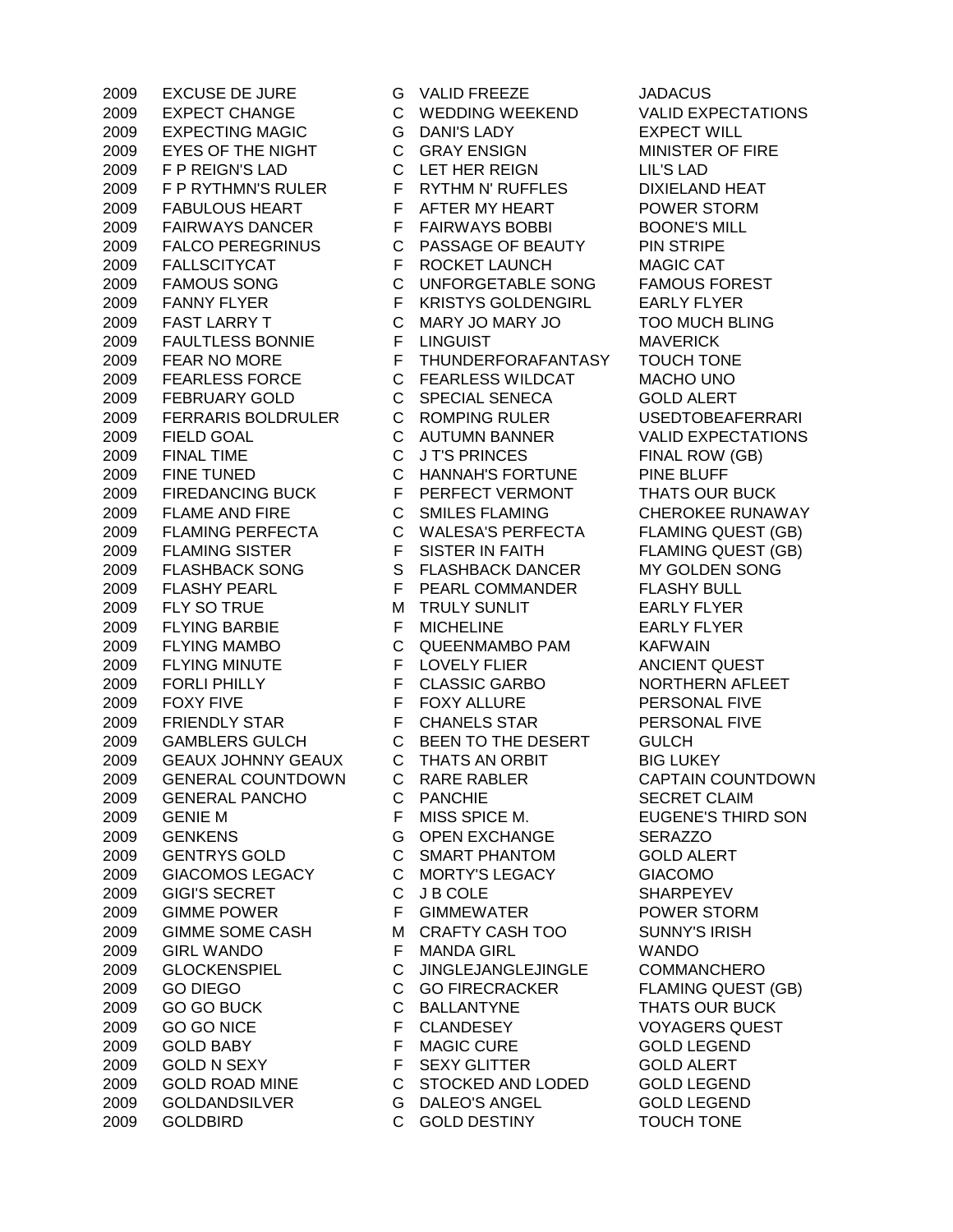GOLDONSPOTOFGOLD C JENNA LEA'S JEWEL GOLDEN GONE FOR HOME C ALEDO AFFAIR UNCLE ABBIE 2009 GONE KITTY F CAT IN THE TREE INTIMIDATOR GONNABEINPICTURES C DANZIGCA SILENT PICTURE GOOD WEEKEND F KISTLER MAVERICK GOODS THATS WHO F I DON'T KNOW WHO GOT THE GOODS GOPHERS JADACUS C GOPHERS GRL JADACUS GOT AN INVITATION F BY INVITATION ONLY GOT THE GOODS GRACE N HEART F HERTIME UNCLE ABBIE GRACIOUS GRACE F HIXIE KAREN'S CAT GRADY'S BATTALION C SWIFT AS SOUND SATURDAY EDITION GRAMMAS BOY G RIGHTPLACEANDTIME TOUCH TONE 2009 GREAT EYES FRAJA'S GREAT LADY WILD EYED CAT 2009 GREEN BRIAR KITTY F GREEN BRIAR ROSE DAY OF THE CAT GREYBILL C EARTH KITTEN MY GOLDEN SONG GYM CLASS C HONOR CLASS FAMOUS FOREST HANDSOME GHOST C LOVELY GHOST MAVERICK 2009 HANG TUFF DEE FHANG ON DEE PEPPER M. HAVEN'S A CALLING C CALLING ALL ANGLES CAPTAIN COUNTDOWN HAYTE MIRO C DONA ALEJANDRA (MEX) OLMOS 2009 HEAVENLY PATH F SOAR ABOVE MIDWAY ROAD 2009 HEAVENLY SARAH LEE F KATESPRECIOUSRED BIG LUKEY 2009 HECK OF A STORY C REGAL JULIE HECKLE 2009 HELLO DAISY MAE F SAN MARIA F SAN MARIA KAREN'S CAT HELLO HELLO HALO F SWEET AND GIVEN HAT TRICK (JPN) 2009 HERESYOURPLAYMATE G JUSTAPLAYMATE HERES YOUR TROUBLE HES REED C LOU'S LU LU WALESA HICO G WILLING WOMAN ABAJO HIDDEN COVE F WORLD OF THANKS ROCKPORT HARBOR HIGH NOON TRAFFIC G SUSY RAE TRAFFIC CIRCLE HIGHLAND HORNET C UNSPOKEN WISH COMMANCHERO HISPEED PHONE C SET THE TONE MAVERICK HONEYCOMB JACK C BELIEVE IN ROSE TRAFFIC CIRCLE HORNITO C ELUSIVE FRANCESCA GOT THE GOODS 2009 HORSABEAUTY FREASON TO RULE MINISTER OF FIRE HOT AND GOLD F AGUASCALIENTES MY GOLDEN SONG 2009 HOUK TEE FINNOCENT LADY ASSAULT CAT HUMMING BONNIE F HUMMING SOUND MAVERICK I CAN DARE U F FOUR DARES LEXICON IKNOWYOUDONTBUTIDO M OUTTA MONEY CAPTAIN COUNTDOWN 2009 ILA'S SERENITY F TREE LOVER CONCE A SAILOR ILOVEYOUMAN G SWISS CHICK MALABAR GOLD IM A BEAR M REAL BEAR TOUCH TONE 2009 I'MASOUTHERNGIRL F SURE DAYLIGHT MUST BE WAR IMASUNNYPROSPECT F ANOTHER SUNLIT CAPOTE'S PROSPECT I'MLITTLEBITFAMOUS F AUTUMN SKY FAMOUS FOREST 2009 IMPROPER DUDE C RUBY RIGHT IMPROPER AGAIN IMPROPER FLYER C PEACHES A FLYING IMPROPER AGAIN INCREDIBLE PEACE C RARE PEACE TOUCH TONE INDISPUTABLE C RUNNING DISPUTE VALID EXPECTATIONS INDY BAYOU C WALKES SPRING STRONG HOPE INTENTOFTHEHEART F GREEN READER COMMANCHERO IRISH BALLET C THE LAST RED MAVERICK ISHARARULER G HEAVENLY RULES ISH AR IT IS WRITTEN C MACY'S LIXUS RAINMAKER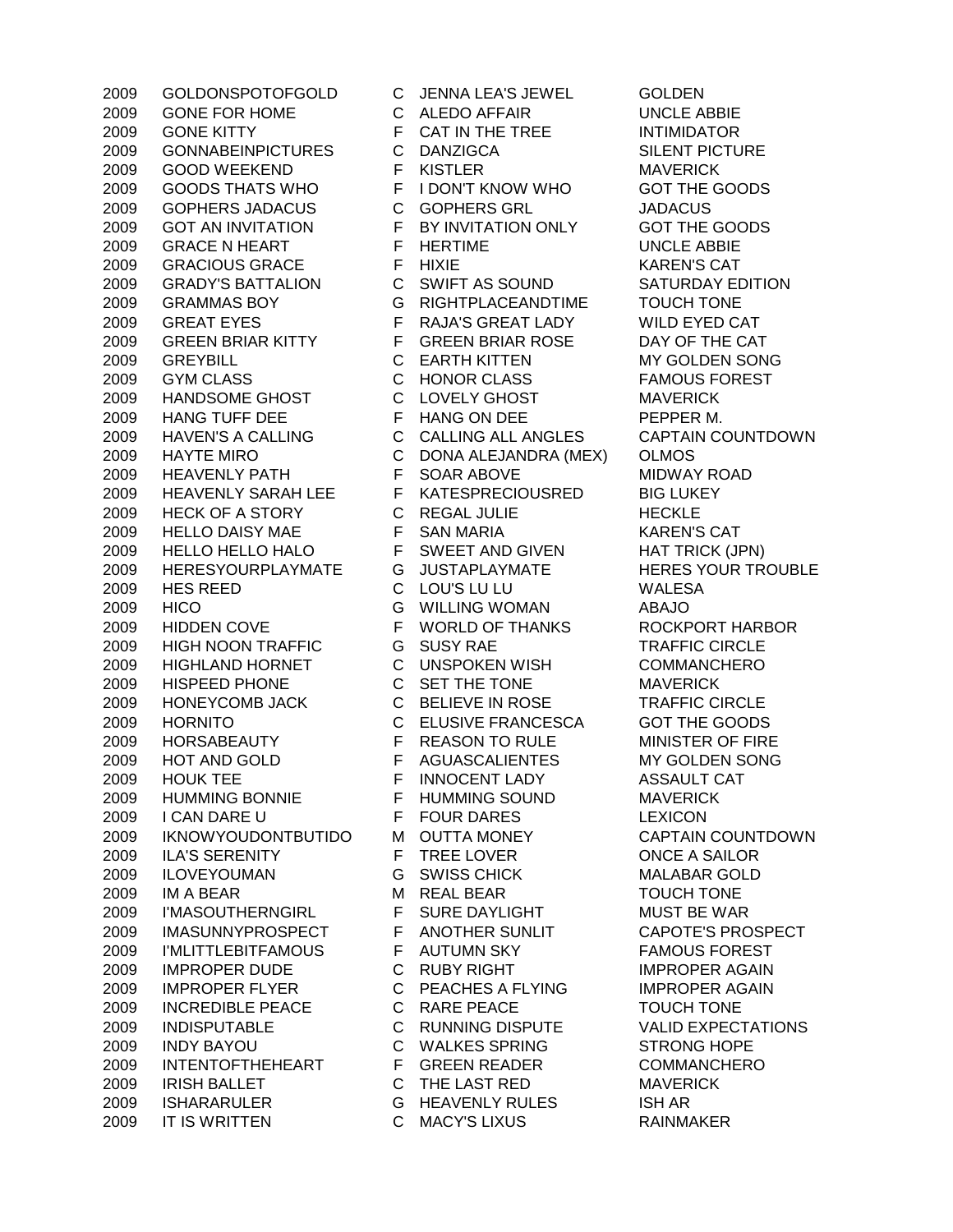IT'S AN ADVENTURE C WILD DITTY EARLY FLYER IT'S NOT POSSIBLE G BELLASLEW UNCLE ABBIE IT'S SNOW DEVIL C RANG THE DEVIL SNOW RIDGE 2009 IVAHOME F IVAMIR SEEKING A HOME J GRAY F EXCESS LOOT TOO MUCH BLING J W FLYER C VANY EXPECTATIONS EARLY FLYER JADA BELLE F MAHITABELLE JADACUS JADABLAST F TEXAS CITY BLAST JADACUS 2009 JAM WACO STAR F WACO DYNASTY JADACUS 2009 JAMARS BUCK FRANCY JAMAR THATS OUR BUCK JAX'S DADDY G TOTALLY VESTED SNOW RIDGE JETHRO GEE C SHE'S AN IMP ADMINISTRATION JOHN LOUIS' BLUE C KRISTYS MILL OPEN FORUM JOHN LOUIS SILK F WAVERING SILK ZAP JONES FOCUS G FAMOUS LADY JONES INTIMIDATOR JONES PLAYER C MISS GOLDEN JONES INTIMIDATOR JONES WAY G FORTUNATE WAY SENECA JONES JOSCO C X O N'STRAWBERRIES OLMOS 2009 JOY N ROAD G JOY N SPIRIT MIDWAY ROAD JUBAL EARLY C IT'S ALL ABOUT ME MULA GULA JUDY TWO SHOES F LOVE MUSIC SEEKING A HOME JUKIN N JIVIN F SMOKIN N JOKIN VALID EXPECTATIONS JUST A TWO STEPPIN C DEE'S SURPRISE MY GOLDEN SONG K C KACEY F HI CLASS STYLE UNCLE ABBIE K D QUEEN F K D GOLD MALABAR GOLD 2009 K ONE ECHO F DANCES WITH ECHO K ONE KING KATIE'S STATEMENT F KATIE MY SUNSHINE STATEMENT 2009 KEEP SILENT F CASSOPOLIS SILENT NAME (JPN) KENDRO F KENDRAS JONES INTIMIDATOR KENTUCKY DERBYDIVA F SAIL ON SILVERGIRL AZTEC TWO KEY CAT C LA GATA MAVERICK KEY TO PERFECTION C STARRIFIC CAPE TOWN KEY TO SUCCESS C DESERT NEIGHBOR MAVERICK KIT KAT ALI F DEARLY TWO LIL'S LAD KITTY BLONDE G KATY BLONDE MAGIC CAT KNOCKIN AROUND G I HEAR YOU KNOCKIN MY GOLDEN SONG KOGI G BET ME UP OLMOS KOULE'S DREAM F CRISPYS RED PARADE GROUND KUMBALA F DO DA PRINCESS KRIS'S VISTA KYLE FIELD C NANCY'S GEM TRULUCK LADY MALAXANDRA F LADY MALLORY GOLD TRIBUTE LADY SCORPION M JIRINA VOYAGERS QUEST LADY TWANG F WILD MIST PVT. LYNCH LADYS ROWDY TOY C LADY MASCARA MALTHUS LAST TEXAS WHIZ C PINE THYMEPRINCESS EARLY FLYER LASTOFITSKIND F LAHDEANAH MAGIC CAT 2009 LAUGHING FITZ M STRAWBERRY SMILE SEATTLE FITZ (ARG) 2009 LAZY BOOT LADY MSPIN JAZZ BABY GOLD LEGEND LEGAL C IMPISH A LITTLE ILLEGAL LEGS ON FIRE C RARE SARA MY GOLDEN SONG LENOX LANE F SHIMMERING CLASSIC MIDWAY ROAD LEONCITA F POQUITA ASUCAR MAGIC CAT LESIS MORE C LUNAR PIE CAPTAIN COUNTDOWN 2009 LEXICON'S BANK F BANK TASK LEXICON

ITIS REED C ITISI WALESA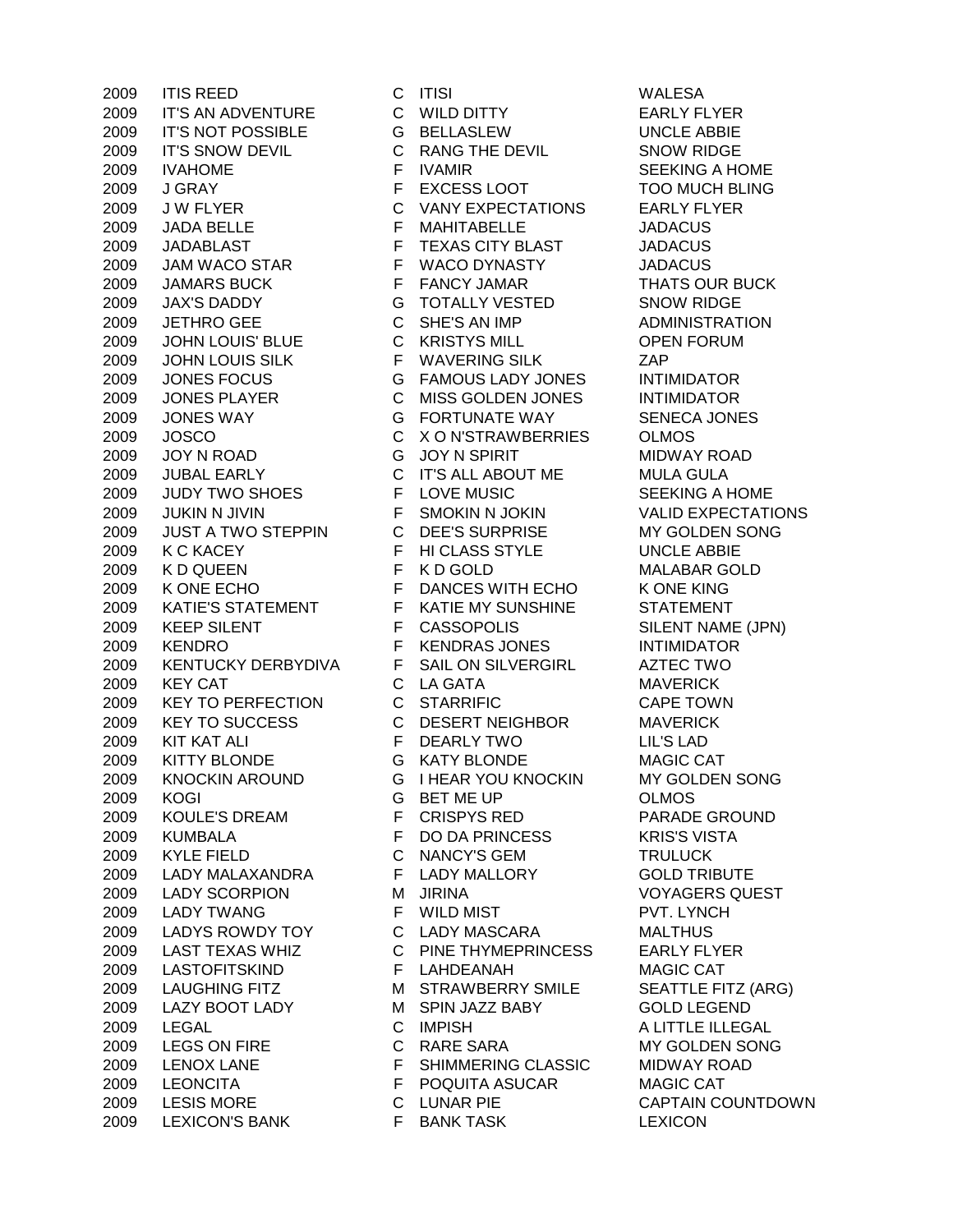LEXI'S CROWD F TO THE CROWD LEXICON 2009 LEX'S LOVE F MYSTERY OF LOVE LEXICON LEX'S SHADOW F GRACIE'S SHADOW LEXICON LEX'SACOMPLISHMENT F MISSIONACOMPLISHED LEXICON LEXSHIGHESTRANK F LOST HER RANK LEXICON LIGHTFOOT F UNMISTAKABLYBRIGHT UNCLE ABBIE LIGHTNING GIRL F FLASHDANCE MISSY VALID EXPECTATIONS LIL BIT GAUDY F CHECKING IN A.P JETTER 2009 LIL BIT NAUGHTY FUEANIE RAI FAMOUS FOREST LIL CHEROKEE G WESTERN LIL CHEROKEE RUN 2009 LIL GONE C SIMPS INTIMIDATOR LIL RASCAL C NORYANNY LIL'S LAD 2009 LILLY LONE STAR F LONE STAR LILLY TOUCH TONE LIL'S GOLD C YOUR GOLD LIL'S LAD LIL'S LOVE C FUNLOVIN LIL'S LAD LINCARSWAY C LINNIESDOGOODGAL TINNERS WAY LINDSAYS SONG F CATS MEOW MY GOLDEN SONG 2009 LIPS AND HIPS F VERMONTS POPPY DR. MOJO LITTLE EX F AUNT SISTER EXEMPLIFY 2009 LITTLE MINISTER C COZY ANNIE MINISTER OF FIRE 2009 LITTLE MISS TISSY M HEAVY METAL MISS TRANCUS LOCK THIS SIDE G ROSA LOCK SIDE 2009 LONESOME GUY C RARE JOY MENHAL 2009 LOOKIN HECTIC G LOOKIN LUCKY HECKLE LORE'S LEGEND C AMY'S BELIEVER GOLD LEGEND LOTTA ZALOTTA F SCARLET SUNSET SPELLBINDER 2009 LOVE THAT MEMORY F LOVE THAT BOX FAMOUS FOREST LOVELY JANDENISE F LOVELY NAVITA ONCE A SAILOR LOWKEYED C TUFF LULA FAMOUS FOREST LOYOLA FLYER C AC'S BLACKCAT EARLY FLYER LUKE THE DUKE G UNCOMMON JEWELL SAND RIDGE 2009 LUV DUMP F GUSTINE RAISE A GOVENOR LUVNAROLLERCOASTR C FORMAL COMPANION MY GOLDEN SONG MADAME MAMBO F LEA LARKSPUR PARADE GROUND MAGGIES SNOWMAN C GENTLE MAGGIE SNOW RIDGE MAJESTIC ENTRANCE C BRIANS MOVE SPECIAL RATE MAJOR DUFF G TEMPER TAM CAPTAIN COUNTDOWN MALBY G SECRET I. D. TOUCH TONE MAMBO DASH C CHICA MAMBO BOSTON REBEL MANYRIVERSTOCROSS F RIVER OF RUM MINISTER ERIC 2009 MARLEYS POT O GOLD F LOVE UNLIMITED SUNIBISQUIT MASCAVO C ARADIA POWERSCOURT (GB) 2009 MAYBE CRAZY F MAYBE KAYA SENOR LARRY MAYDAY SPECIAL F TIME TO MARKET SLEW GULCH 2009 ME AND ANA F CAPTURE THE MARKET WALESA 2009 MEANT TO BE HERE G RARE SET TRANCUS MEGA JOLT OF JOE G FABULOUS MEG INDIAN PROSPECTOR (FR) MELISSAS GOOD BOY C MY GIRL MELISSA GOT THE GOODS 2009 MELLOW MAIDEN F ONE ALLIE CAT TRIAL BY JURY 2009 MENDED MONEY F HOLLY HOLY I CHIEF THREE SOX MEXICAN BRIDLE F BLAME IT ON MEXICO DIOGENES 2009 MI LOCASTA F BRIAR DOMINO DEVIL HIS DUE MIDTOWN GROOM C BRIDAL TEA MIDWAY ROAD MIDWAY IN C TUNED IN MIDWAY ROAD MILE HI SQUALL F MILE HIGH LOVER RIVER SQUALL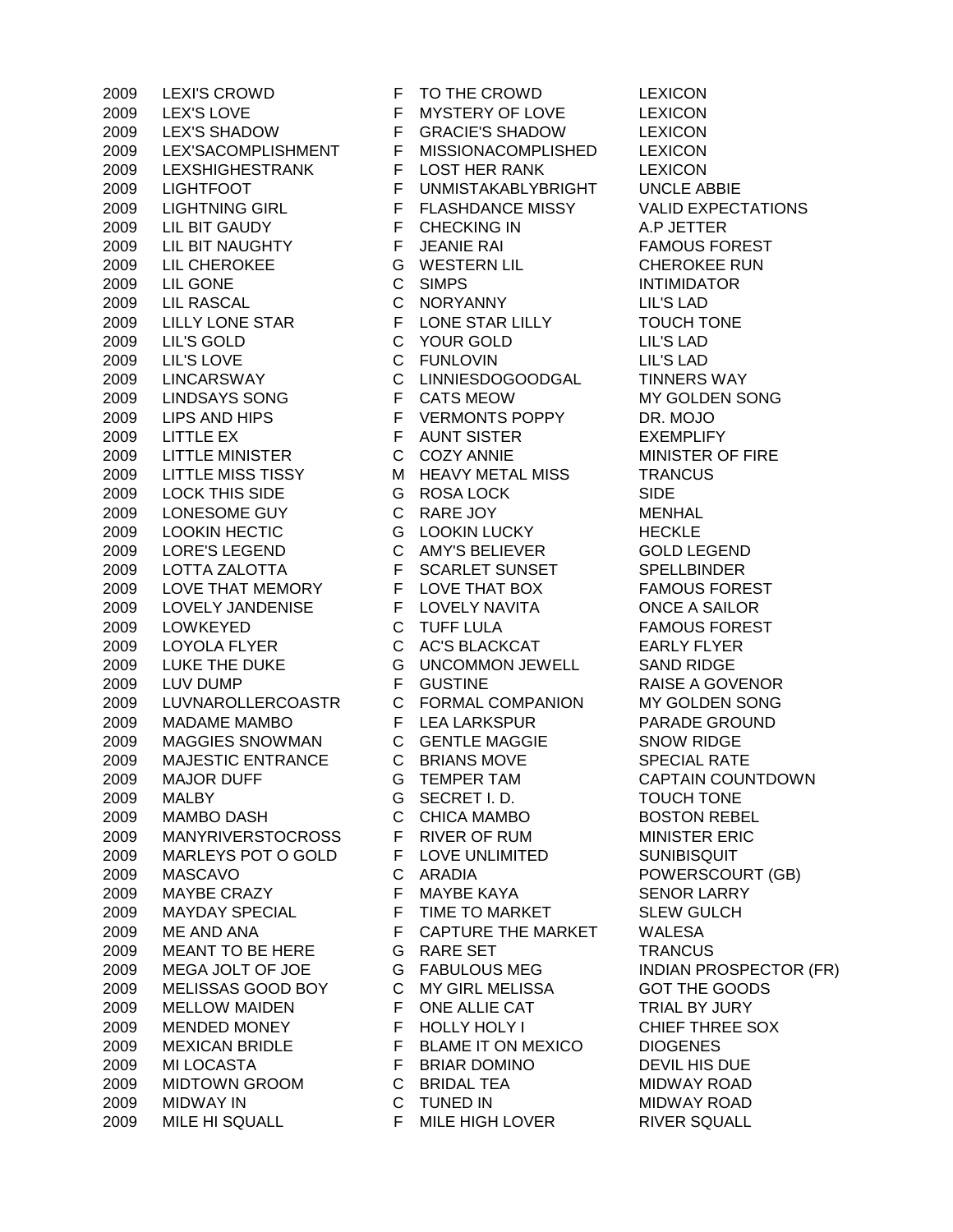MINEISCOOKIN' G MINEISREMARQABLE CAPTAIN COUNTDOWN MINES ROAD C DARLING DAME INTIMIDATOR MINISTER OF RUM G RUM BIRD MINISTER ERIC MINISTERING ANGEL F CHELSEA ICE ANGEL MINISTER OF FIRE 2009 MINISTERS FIRST F PRINCESS OMAR MINISTER OF FIRE 2009 MINISTERS MIST F MISTPELLED F MINISTER OF FIRE 2009 MINISTERS REVENGE F GO FOR SALT MINISTER OF FIRE 2009 MISCHIEF TECK C PLAYINGWITHVAL HI TECK MAN 2009 MISS LAKE COUNTRY F STATIC FREE MEMENTO MISS LEDERHOSEN F CRIMSON SOCKS VALID EXPECTATIONS MISS LORENA M ROCKIN REGENT GOLD LEGEND MISS MOLLIE MARIE F MISS RACHEL MARIE PIN STRIPE 2009 MISS SPECIALTY F TRIM DOG SPECIAL RATE MISS SUNNY F HALO SUNNY SENECA JONES 2009 MISS TEXAS SWEETIE F SWEET VARAS AMERICAN BRASS MISS TWEE WIMB F AGGIE MISS TREE WIMBLEDON 2009 MISTY BEAR F PATTY PERFECT PERSONAL FIVE 2009 MO LADY F GUAJILLA HONEY SILENT PICTURE MOLLY MAGNOLIA M HOLY MISS TOO MUCH BLING MOLLYBIRD F SHEZACOMMANDER DIXIELAND HEAT 2009 MONICA CLASSY F WILDCAT DANCER GOLD ALERT<br>2009 MOONSHINE MATTIE F DR T'S MIRACLE WIMBLEDON MOONSHINE MATTIE F DR T'S MIRACLE WIMBLEDON MOSQUILLO C RARE EMY VALID EXPECTATIONS MOSTLY MAVERICK F MOSTLY SASSY MAVERICK 2009 MR FACTOR C MISS SNOW BIRD NINE FACTORS 2009 MR ROCHESTER C JANE AIR C TRULUCK MR. TEXAS C WESTTEXASCONECTION UNCLE ABBIE MR. WHY WHY C BALTIC BEAUTY WHYWHYWHY 2009 MS BIRDSTONE TO U F KAMALA BIRDSTONE MS CLASSIC PLAY F MS ROCKIN JONES INTIMIDATOR MS PRIMAL JONES F MS RUNNER JONES PRIMAL STORM MUDDY FOREST C MISS MUDVILLE FAMOUS FOREST MULBERRY ROAD C TOKEN OF CLASS MAVERICK MUSICAL MAGNACAT G TEAANDMUSIC MAGHNATIS 2009 MY DIXIE CHIC J J M CHIC CALLED SUE DIXIELAND HEAT 2009 MY GOLDEN NATIVE MCHYLA TEK MY GOLDEN SONG 2009 MY LADY MEL F DOORWAY TO HISTORY SEEKING THE BEST (IRE) MY SILVER LULLABY F SUPER SAN SAN MY GOLDEN SONG 2009 MY SILVER SONG M TASTE OF RHOME MY GOLDEN SONG MY SIMPLE SONG F SIMPLE PLEASURES MY GOLDEN SONG 2009 MY SWEET MELODY F BUBBLY BROOKE DOW JONES USA NANNAY C BELLA'S SHINE VOYAGERS QUEST 2009 NASTYLEGS RIDGE F NASTY REIGN BEN'S RIDGE (GB) NATIVE BID C MARGARITA GAL HECKLE 2009 NAUTICAL TONE F SPIKED PUNCH TOUCH TONE NAVASOTA ROSE F NAVASTAR PARADE GROUND NEED NOT APPLY F TWENTYSEVEN TRICKS PORTO VARAS NEVER NEUTRAL F STORM TONE SUPREME CAT NILES CITY C BELLE OF THE BAND MY GOLDEN SONG NO FEAR TICKET C SUGAR MOON GOLDON 2009 NO NAME AVAILABLE FALIBARA TALES NOT TOLD NO PRESSURE C SECRET SWEEP SUPREME CAT NOBEL LEX C KAREN'S LULLABY LEXICON NORMAN G C DUST DEVIL DAVID MAVERICK

MINDFULNESS F DIAKI VALID EXPECTATIONS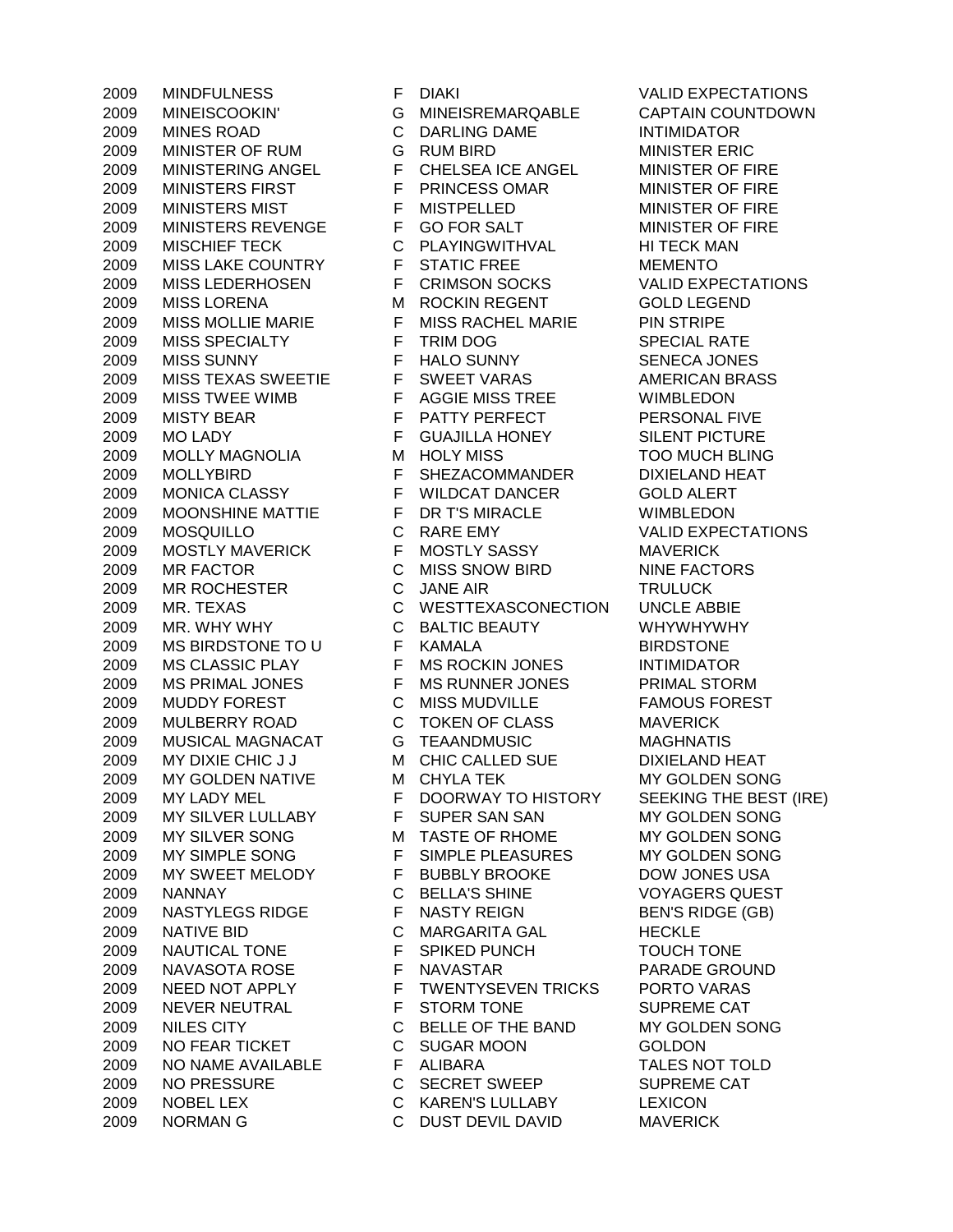NORTHWOOD FLYER C MISS SPOT CLUB EARLY FLYER NOTHINBETTERTODO M BETTER THAN MOST GOLD LEGEND 2009 NOWHERE EARLY F OUTOFNOWHERE EARLY FLYER 2009 NURSE GOODNIGHT F SWEET JACKIE JO FIRE SLAM OFELIA STORM F OFELIA FEVER PRIMAL STORM OFFICER PRADO C PRADO LADY OFFICER OJOS DE HIELO C PASSIONATE DANCER SONGANDAPRAYER 2009 OL WINEDRINKER WHO G SILVERUP SLIGO BAY (IRE) OLMEC WARRIOR C OLMITA ZAP OLMOS A HALO F SUNNY SERENATA OLMOS ONE MORE TANGO C RHONDA RHONDA DANCE MASTER ONE RANGER C CHATTE NOIR VALID EXPECTATIONS ONE SPECIAL BUDDY C QUIET LING SPECIAL RATE ONLY BELIEVE F IDLE THOUGHTS SUPREME CAT ONTHEWAYHOME F SPORTS PROSPECTOR MEMENTO 2009 OPEN ASSAULT FOPEN THE HATCH ASSAULT CAT OPTIONAL M CIELOBEL OPEN FORUM 2009 OREET FIENJOYBEINGAGIRL LIL'S LAD ORIENT DANCER G TRENCH CAT ORIENTATE OUR AUDITOR F PORTERA TRULUCK 2009 OUR FINAL CHANCE C CHANCE IN COURT EARLY FLYER OVERDRESS F BECKY VIRTUE TOO MUCH BLING P J'S WISH C WISHES N' DREAMS TINNERS WAY P K S CARMEL KELLY F SEA WENCH UNCLE ABBIE P K'S SMILE G SMILIN' ASHLEY UNCLE ABBIE 2009 PAGADOR C CANTONESE BED (IRE) GRAVE DIGGER PAINTED SLEW G PAINTED SMILE GOLD LEGEND PALM ROAD G HALIFAX ROSE CAPTAIN COUNTDOWN PAR FOR CAT C SHESABIGCAT MY GOLDEN SONG PARQUETERIE F TURN TO VANNA MARQUETRY 2009 PARTY TRAIN F PARTY GUEST SILVER TRAIN PASS EM KRISTIN C DEEYA MARIA SEFAPIANO 2009 PASSING THROUGH C IRALEE JACK WILSON PATCHWORK C CALICO SKIRT TOO MUCH BLING PAWPAW'S PLEASURE C SHARONS GIRL HI TECK MAN PEDROS BOY C PEDRO'S CHOICE HALO'S SHADOW PEPPERMINT BLING M RED CELL TOO MUCH BLING PERFECT FLYER F PERFECT PASS EARLY FLYER PERFECT MEADOW M OPEN MEADOWS TOUCH TONE 2009 PERFECT PEPPER F KEEPMEINYOURDREAMS SPECIAL RATE<br>2009 PHANTOM OPERA F SONGANDADANCE SERAZZO PHANTOM OPERA F SONGANDADANCE SERAZZO PHARME'S MISSTEAK F SOUL'S PHANTASY SHANNON'S PHANTOM PHIL WILL G SERGEANT MIMI DAY OF THE CAT 2009 PICTURE ME SULTRY F SULTRY ZOFIA SILENT PICTURE PIONEER ZEPHYR F SISTER'S SHAMROCK TOO MUCH BLING PLACER G FREE AND FOOLISH TOUCH GOLD PLANT CITY F SOME BUTTERCUP SUPREME CAT POCKET CALL C ST. PATTY'S LASS TOUCH TONE POSITIVE SPIN M PINWHEEL VALID EXPECTATIONS 2009 POUTY PANTS FORDINARY WOMAN EAVESDROPPER 2009 POWDERHORN HEAT C CEBOLLA MISS DIXIELAND HEAT POWERFUL LASS F POWERFUL LAD INTIMIDATOR POWTER PROSPECT C SELENA FOREVER MAVERICK PRAY MEETING C OUR REVIVAL SONGANDAPRAYER

2009 NORTHERN WALTZ F PERUVIAN WALTZ NORTHERN AFLEET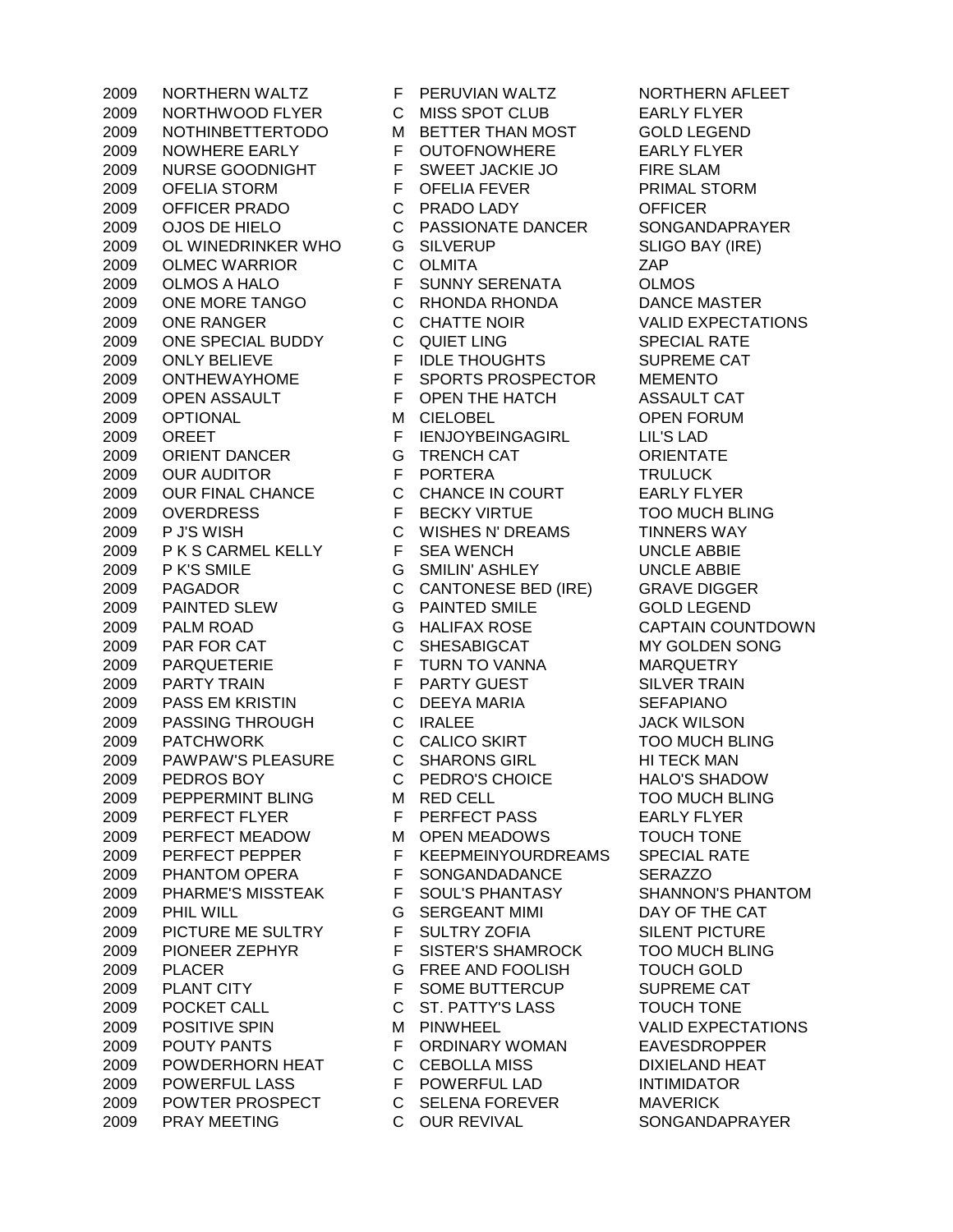PRECIOUS BID C MY PRECIOUS TRICK HECKLE PRENUP REFUSED G CANCEL THE WEDDING TOUCH GOLD PRIMAL DONA F POINT TO POINT PRIMAL STORM PRIMAL JONES G SENECA WOMAN PRIMAL STORM PRIMAL LASS F TERRIZING LASS PRIMAL STORM 2009 PRIMAL MISS **F** CATTY MISS CAT PRIMAL STORM 2009 PRIMAL PLAYMATE F FIFTH AVENUE FLIRT PRIMAL STORM PRIMAL ROCK C MS CLASSIC JONES PRIMAL STORM PRIMAL TOUCH C STILLATOUCH PRIMAL STORM 2009 PRIME TRICK F IWANTODANCE PRIMAL STORM PRIMISTALLA C ANA BELEN (CHI) PRIMAL STORM PRINCE ISAAC C CANTRELL ROAD CATIENUS 2009 PRINCESA GAT F MISWAKI DREAM SUPREME CAT PRINCESS SMILE F SMILES PRINCESS CHEROKEE RUNAWAY PRISCILLA GOLD F SHOUTFORCALPURNIA GOLD ALERT 2009 PRIVACY PLEASE M DODD GOLD LEGEND PRIVATE CAT C PRIVATE RESEARCH SUPREME CAT PRIVATE WONDER F SMALL WONDER VOYAGERS QUEST PRO FAIR C PRO FINESSA MUST BE FAIR PROSPECTOR CHARLIE C PHONE DIRECT GOLD'S BEST BOY 2009 PUERTO PAITA F BRASILERA PORTO FORICOS PULPO C RABO DE SAEA SAFADO PURA VALVIDA F PROMISARY SIMON PURE QUEENS GOLD STRIKE C SONDOR'S QUEEN POSITIVELY GOLD QUICK SANDMAN C VIRTUOUS WOMAN SAND RIDGE QUIET ACCELERATION G TERRIFIC SPEED SILENT PICTURE R F MILAM C SHANNIE FER FER SLEW GULCH RADIANT ROCK C PURE IMAGINATION MY GOLDEN SONG RAININTHEBAR F WHERE'S THE BAR CAPTAIN COUNTDOWN RAINY DAY HONEY F BACK STAGE HONEY TOTAL COMMAND RARE JEWEL F WOOD DUCK TOO MUCH BLING REAL LIL DEVIL C SHE'S LETAL SEEKING A HOME REAL VOYAGER C BAILLIE'S BEAUTY VOYAGERS QUEST RED GAL'S DIAMOND G RED GAL GONE EAST 2009 RED THORN C HARARAH (GB) OCEAN TERRACE 2009 REDDYWINE F APRICOT WINE AGGRESSIVE CHIEF REDEEMTHETIME F BEFORE YOU GO COMMANCHERO 2009 REILLY'S MAGIC F LITTLE RILEY CITY STREET RESOLUTE ACE C SOLO ROLO UNCLE ABBIE REVOLUTION QUEST C CHRIS'S LASS VOYAGERS QUEST RHONDASTRICKPHONE F PHONEISWILD TRICKY PROSPECT RISEN IN DEED C LEZLIE LEE ONCE A SAILOR RIVERSIDES BEST G RIVERSIDE SECRET UNCLE ABBIE ROAD RAGE G C CHARLIE FEPP MIDWAY ROAD ROCK A BY ZAP C ROCK A BY ABBY ZAP ROCK ON MINISTER C MISS ROCIO MINISTER OF FIRE ROCKIN' LASSIE F TRACEYS ROCK SENECA JONES ROLL CALL C CHOCOLATE LACE WIMBLEDON ROSE WITCH F SUNNIE WILD EARLY FLYER ROYAL BLING F SONSEARAY TOO MUCH BLING 2009 ROYAL CAUSEWAY C LET IT GO (IRE) NOBLE CAUSEWAY ROYAL CHA CHA F VICTORIOUS HARLOT UNCLE ABBIE ROYAL GOLD C BUNNY FLOP GOLD LEGEND ROYAL RONNIE C ROYAL ROUNDABOUT SENECA JONES ROYALCONNECTION F NICARATA UNCLE ABBIE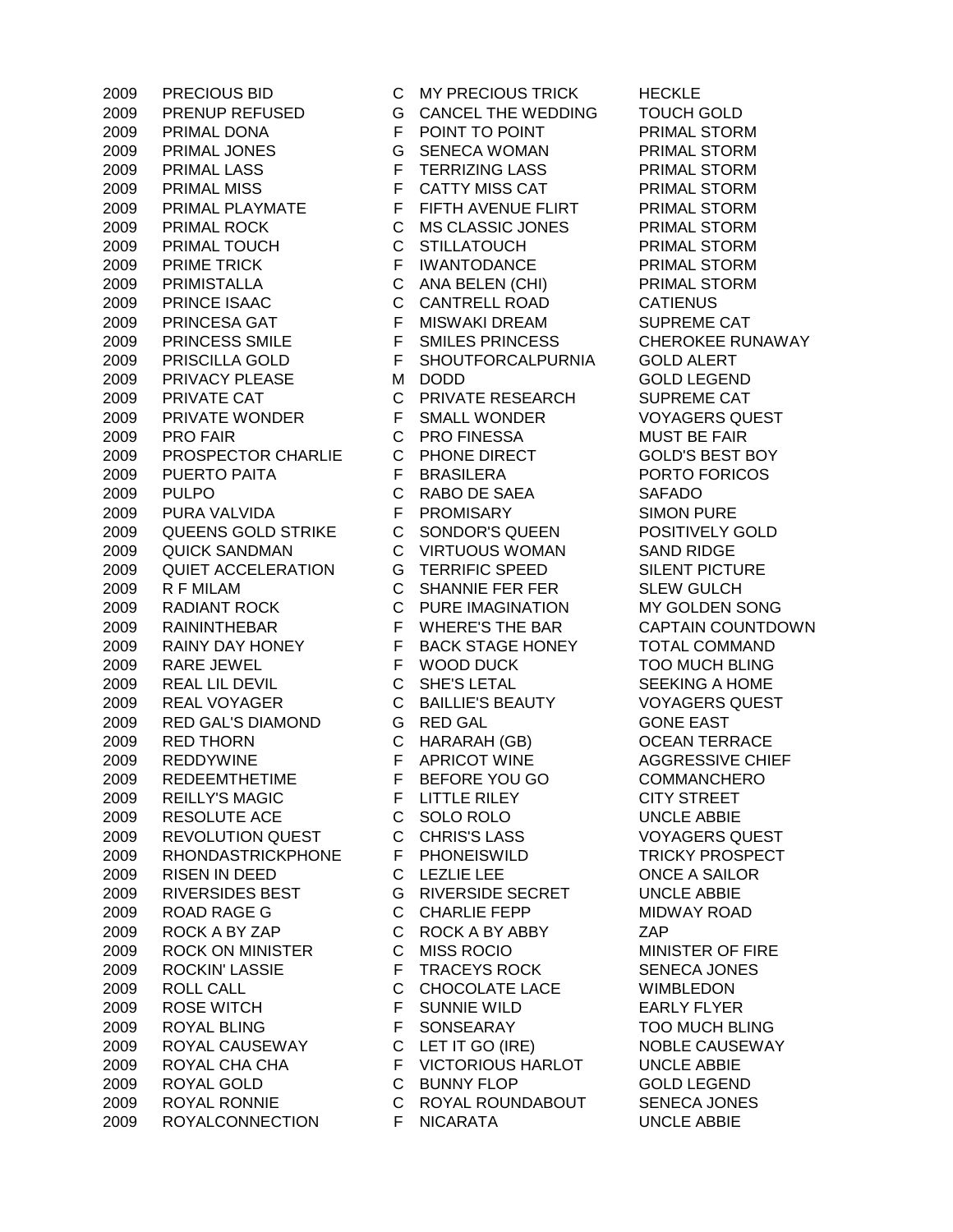RUN MOMMY RUN F PRETTY RUN THE DADDY RUNAHOLEINTHEWIND C CHARGE AND SEND MAGHNATIS RUNAWAY CRYPTO C RUNAWAY CATER CRYPTOCLEARANCE SABIDURIA F AGOSTINA SAFADO SABINAL SHADOW F SABINAL GIRL HALO'S SHADOW SAFFLOWER F SMELLINLIKEAROSE UNCLE ABBIE SAINT IRISH C EXPECTAWINNER SPECIAL RATE SALADO C LA DEFIANCE SAND RIDGE SALTY RIDGE G BONNIE'S SLAM SNOW RIDGE SANDIPAT F FAKE PLASTIC TREE WIMBLEDON SARAH'S CHIEF G SARAHSHAPPYTOO CHIEF THREE SOX SARAS PLAY F SARAS BOOTS INTIMIDATOR 2009 SATURDAY TAILGATE F SARDIS LAKE SATURDAY EDITION SATURDAYS STAR F STAROFROLFESTREET SATURDAY EDITION SCATTERMANS FIRE C FIRE ONE FIRE TWO SCATMANDU SCHICK ONE C MAJESTIC DIVA RAZOR SCHINDLERS RISK G HENNESSY'S DEEDS PLEASANT TAP 2009 SCHU BE DO FINDEPENDENT STUFF SCHUMAKER SEA BRICK C MISS LADY BRICK ONCE A SAILOR SEA SIMON C QUITE A DECISION MAVERICK 2009 SEATTLE EMPRESS F MAID FOR ROYALTY SEATTLE FITZ (ARG) 2009 SECRET SIMON C CHIEF'S HEART SECRET CLAIM 2009 SEEKING A SUNRISE F SHE'SAHOLYTERROR SEEKING A HOME 2009 SEEKING TWLIGHT G ISOLDE SEEKING A HOME SEND THE HEAT G SKIP N' DI DIXIELAND HEAT SERIZZA F ELIZA DOOLITTLE SERAZZO 2009 SEVY'S CELEB F WINDOW TO THE SOUL SAND RIDGE 2009 SEXY SKY F PERSUADE VOYAGERS QUEST SHANNON' PHAVORITE F SHANNON LEE DIXIELAND HEAT 2009 SHARP SECRET F FROSTY SECRETARY SHARPEYEV SHAWNEE JONES G SUNNIE SHAWNEE SENECA JONES SHE HAS BLING F FAST FIND TOO MUCH BLING 2009 SHESABLUFF F PINE COUNTRY CATASTROPHE 2009 SHESAMINT F SHESAPICK NINE FACTORS SHEWANTSAPRENUP M FIERY FORUM VALID EXPECTATIONS SHEZARAREBIRD F AESTHETIC WORD SPECIAL RATE SHILOH'S FOOL C DIXIE FLEURA UNCLE ABBIE SHINEFACTOR C BOLD INTRUSION FAMOUS FOREST SHOCKTIME M RED THREAD LANGFUHR SHOWTIMES SUNDAY C SHOWTIME SIS JADACUS SI WILEY G CLEVER EYES BOONE'S MILL SIERRA WILD F A BIT WILD PRIMAL STORM SILENT ESSENCE F ESSENECA INTIMIDATOR SILVERCITYPRINCES F MILAMCOUNTYPRINCES THATS OUR BUCK SIR BING C ROCHELLE TOO MUCH BLING SIX SECTION F ALGERIAS QUEEN CAPABILITY SKI QUEST G JUST SKI FOY ANCIENT QUEST SKY DRIVER C FASHION CREEK ORO NEGRA 2009 SKY TRAFFIC F DECEMBER SECRET TRAFFIC CIRCLE SLEWS ROYAL GOLD G ROYALACTGO GOLD LEGEND SLEWSH BOX G VELA GOLD LEGEND SLOWLY BUT SHIRLEY F BANDIT GIRL UNCLE ABBIE SMART DOLLY F SMART LOOKS TINNERS WAY SMILES GOLDEN SONG F TEXAS SMILE MY GOLDEN SONG

RUFFLED AGAIN C RUFFLED UP PERSONAL FIVE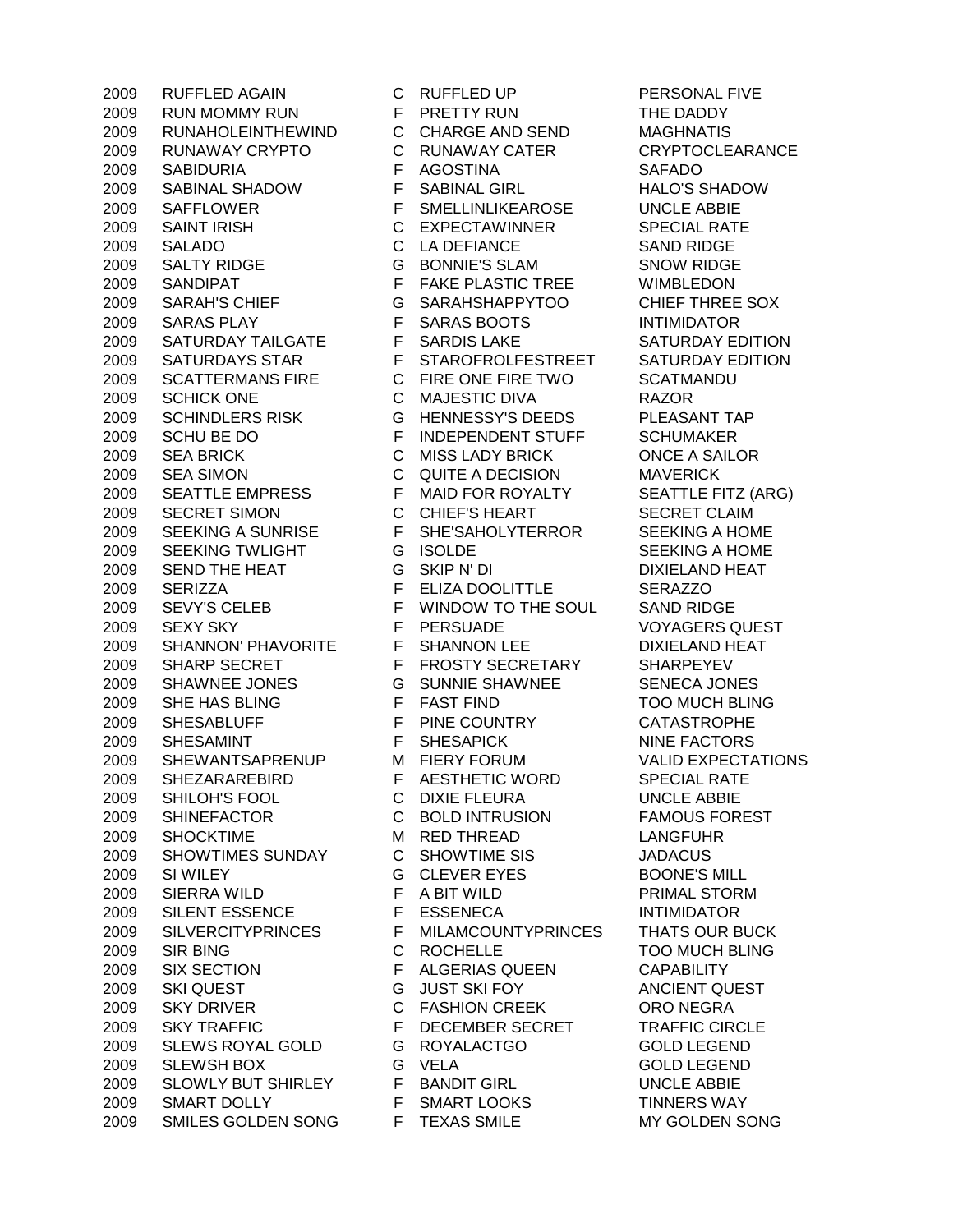SMOKINLEX C BELLA FUMATORI LEXICON SMOOTH N FEARLESS F POLISH PROVERB INTIMIDATOR SNOOKER'S PRINCESS F BEST EXPECTATIONS BOB AND JOHN SOCIABLY SASSY F SUDDENLY SOCIABLE WRONG WAY JOE SOCIALLY GOOD F PARTY WITH PARIS GOT THE GOODS SONOFTHEDESERT C PROUD PROSPECTOR MEMENTO SOUPER EX C I'LLJUSTHAVESOUP EXEMPLIFY SOURCE CODE C GLORIFY TOUCH TONE SOUTH LIGHT G DIXIE'S REVENGE NORTH LIGHT (IRE) 2009 SPARKLING TEDDY M TEDDY'S ACE B. ORBIT'S REVENGE 2009 SPECIAL ROYALSTONE C COOL AND SHARP SPECIAL RATE 2009 SPEEDING FACTOR C BEAUTIFUL SPEED NINE FACTORS 2009 SPICY FLIGHT F GOLD ANNETT CAPTAIN COUNTDOWN SPOOKY DA CAT C MY GIRL PEARL SUPREME CAT STAGEDOOR DUKE C BLUE TAP SHOES MAVERICK STAR SHOOTER F JAY'S PISTOL SKY RAIDER 2009 STATLER G SUDITH SEEKING A HOME STORMIN ANDES G LITERARY ANGEL ANDEAN CHASQUI STORMIN IRISH LIL F IRISH OPENING LIL'S LAD STORMIN TO VICTORY C DELTA MIRAGE CAPTAIN COUNTDOWN STRAWBERRYSGOOD F STRAWBERRY SODA GOT THE GOODS STREET LIFE BLUES G KATHRYN'S LIFE CITY STREET STRETCHER F MONTREAL PRINCESS MUST BE WAR 2009 STROLLING ALY CAMBLE CONDUCTED MAVERICK 2009 STRONG PEPPER C PEPPER ROSSI STRONG HOPE STUFT BELL PEPPER C ABBIE'S WAY SAND RIDGE STYXX G F SASSY M SPECIAL RATE 2009 SUCKER PUNCH C TAX CAT TOUCH TONE SUGAR STORY F CIELO'S LOVE STORY VALID EXPECTATIONS SUGARDADDY BUCKS C BUCKS ILUSIVE MAID ZAP SUMMER SIMONE F SPRINGLIKESPLENDID MAVERICK SUNNY'S EL NINO G HEDIA SUNNY'S IRISH 2009 SUNNYS FASTER SON C GLITZ N BLUE GRASS SUNNY'S IRISH SUNRISE STAR G EXPECT A STAR EARLY FLYER SUPER BLING C SUPER EXPECTATIONS TOO MUCH BLING 2009 SUPER DELICIOUS MSHESALITTLEDANDY RA RA SUPERSTAR 2009 SUPREME CATIE F ALYDEED QUEEN SUPREME CAT SWANKIENDA F CROSSWICKS CREEK VALID EXPECTATIONS SWAPIANO C SWAPALU PAULIANO 2009 SWASS LIKE ME C RIVER AT TWILIGHT SPECIAL RATE 2009 SWEET QUEST F LEMONY SWEET VOYAGERS QUEST SWORD TRICK C HADIF CAT EARLY FLYER TAHOKA G EXPENSIVE ONE PVT. LYNCH TAKKEDA F CLASSIC DEB PARADE GROUND TAMNATION C SALTY TAM EARLY FLYER TAURANGA C MUSTABEENASECRET TINNERS WAY TEJAS SPECIAL C LIL'S SUNNIE GIRL SPECIAL RATE TEREE'S SHINE C TEREE'S SISTER TOO MUCH BLING 2009 TEX ABBOTT C POWER QUEEN THATS OUR BUCK TEXAN GAL F JACQUIE'S GIRL AWESOME GAMBLER 2009 TEXAS EYES F EYES OF TEXAS TEED OFF TEXAS FAMOUS C GROOMSTICK'S MAGIC FAMOUS FOREST 2009 TEXAS FOREST EVENT F MATCHING EVENT FAMOUS FOREST TEXAS IKE G KNIGHT WRITER INEVITABLE HOUR

SMOKIN IRISH LIL F IRISH COURAGE LIL'S LAD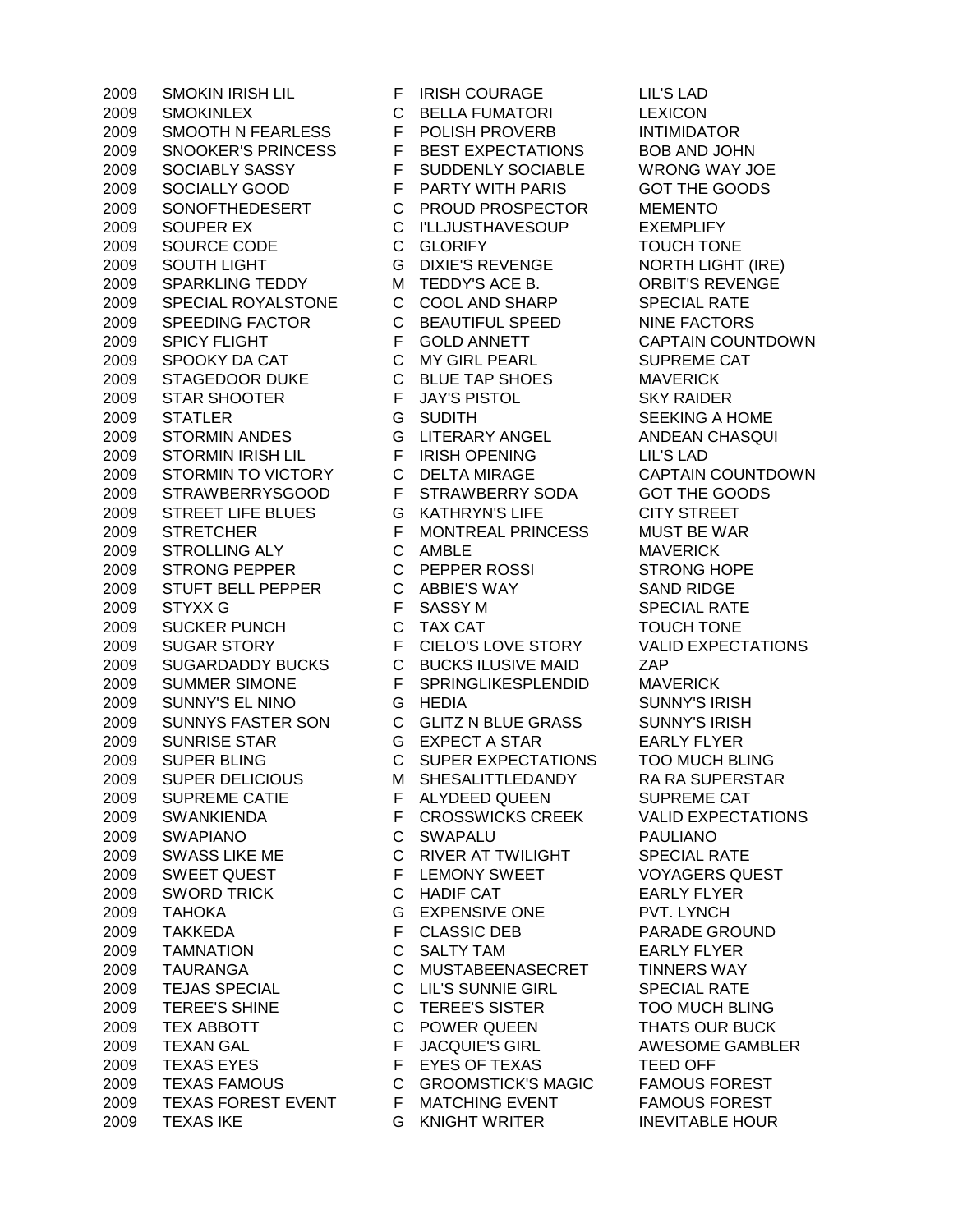TEXAS MADAM F TEXAS BRICK THATS OUR BUCK TEXAS SANDY C SANDY SHORES CHURCHHILL THATS OUR TONI F YOUKON TONI THATS OUR BUCK 2009 THE KLASSEY SIDE F KLASSEY SIDE THEATRICAL JOE C THEATRICAL LINKS KRIS'S VISTA 2009 THIRTY FORKS F STORM'S COOKING BYARS TICKET TO HEAVEN F ANNA'S EXPRESS TRAFFIC CIRCLE TIMBER TOM C ASPEN HIGHLANDS EASING ALONG 2009 TIN CAN TODDY M MISS CURLEY SUE TIN CAN SAILOR 2009 TINNER'S SECRET C SPENDABUCKFORROSES TINNERS WAY TINSEL HOLLY F BRICKETTA TINNERS WAY TINTIMIDATOR F AMERICAN MONEY INTIMIDATOR TIP'S WINNING STAR F TIP THE MAN ZAP 2009 TITLE CLERK F OFFICE POLITICS WIMBLEDON TOBY C STACY'S DOUBLE FLAMING QUEST (GB) TOCCET LAKE C BIKINI WIGGLE TOCCET TOLBERT C REZIPPED GOLD LEGEND TONTO M G GOLD M. EUGENE'S THIRD SON TOOLBOX C GOLD DILEMMA PVT. LYNCH TOP SHUFFUER F COMANCHE SHUFFLE TOP KID 2009 TOP STACY F VICKS SHUFFLER TOP KID TOTAL RUNAWAY C RUNAWAY INFLATION TOTAL COMMAND 2009 TOUCH OF SOUP **F** SOUP LINE **IDENTIFY TOUCH TONE**  TOUCH TONE'S ACE C FOR THIS PURPOSE TOUCH TONE 2009 TOUCHED BY FAITH F UNDECLARED TOUCH TONE TOUGH FORUM C CITY ZOOM OPEN FORUM TRICKY CHAMP C SHERRYS CHAMP DATRICK 2009 TRIKI MAGNACAT F SAVANNAH LANE MAGHNATIS 2009 TRIUMPH AND SONG GORYPHEE MY GOLDEN SONG 2009 TROPHY CLUB F CATS LEGEND EARLY FLYER 2009 TROUBLE FORMEE FINALLY FINANZA FORMEE FORME HERES YOUR TROUBLE TRUKARMA C PREAKNESS LADY TRULUCK 2009 TUFF RUHL C RUHLETTA FINANCE THE CAT 2009 UNEEDA BISCUIT FFILLE DU LAC TRULUCK UNIDENTIFIED C GUESS ITS TRUE MAVERICK UNNAMED C A LADY'S CARESS LEXICON UNNAMED F ALISSA'S ATM SPECIAL RATE UNNAMED C ALLTHATYOUCANBE DOVE HUNT UNNAMED C ALONG COMES JONES EARLY FLYER 2009 UNNAMED F AUNTIE ADELE FINAL ROW (GB) UNNAMED C BARELY BLUSHING TRULUCK UNNAMED C BAY STREET BABY MAGIC CAT UNNAMED F BIONIC DEBUTANTE MARQUET WATCH UNNAMED C BIRTHDAY LOVER LEXICON 2009 UNNAMED F BLACK HEART HECKLE UNNAMED F BLACK TIE DIAMOND EARLY FLYER 2009 UNNAMED F BLUEHUE HECKLE 2009 UNNAMED F CAZAL HONOUR AND GLORY UNNAMED C CHAIN LETTER GOT THE GOODS UNNAMED C CHOCOLATE NIBBLES OPEN FORUM UNNAMED F CLASSY JADE SKY RAIDER UNNAMED C CLEVER ELENA OPEN FORUM 2009 UNNAMED F CLUTCH KAT HECKLE 2009 UNNAMED F COLMENA ZAP

TEXAS JUDGE C REASON FOR JUSTICE MAVERICK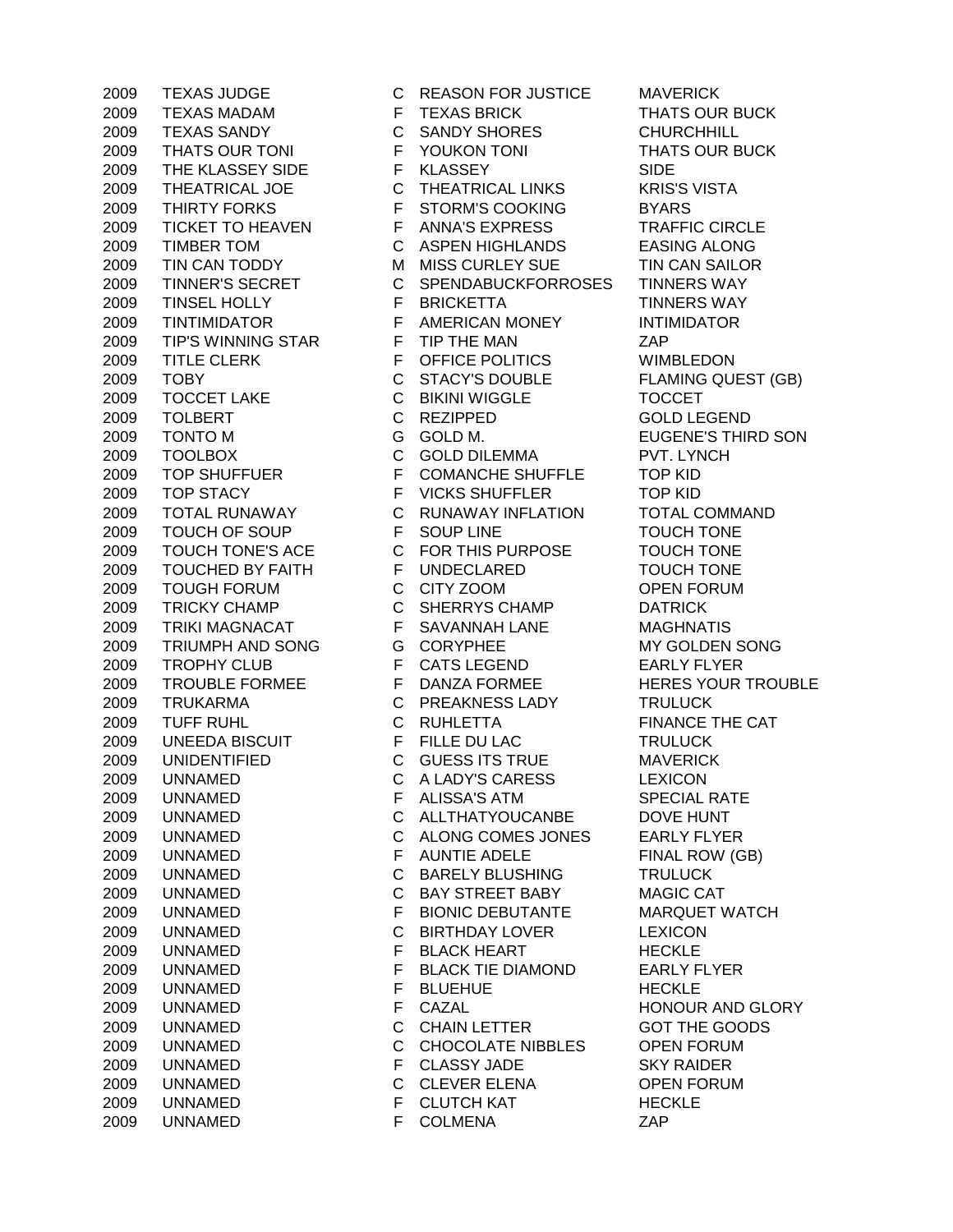| 2009  | UNNAMED              |
|-------|----------------------|
| 2009  | UNNAMED              |
| 2009  | UNNAMED              |
| 2009  | UNNAMED              |
| 2009  | UNNAMED              |
| 2009  | UNNAMED              |
| 2009  | UNNAMED              |
| 2009  | <b>UNNAMED</b>       |
|       | ED.                  |
| 2009  | UNNAME               |
| 2009. | UNNAMED              |
| 2009  | UNNAMED              |
| 2009  | UNNAMED              |
| 2009  | UNNAMED              |
| 2009  | UNNAMED              |
| 2009  | UNNAMED              |
| 2009  | UNNAMED              |
| 2009  | <b>UNNAMED</b>       |
| 2009  | UNNAMED              |
| 2009  | UNNAMED              |
| 2009  | <b>UNNAMED</b>       |
| 2009  | UNNAMED              |
|       |                      |
| 2009  | UNNAMED              |
| 2009  | UNNAMED              |
| 2009  | UNNAMED              |
| 2009  | UNNAMED              |
| 2009  | UNNAMED              |
| 2009  | UNNAMED              |
| 2009  | UNNAMED              |
| 2009  | <b>UNNAMED</b>       |
| 2009  | <b>UNNAMED</b>       |
| 2009  | UNNAMED              |
| 2009  | <b>UNNAMED</b>       |
| 2009  | ED.<br><b>UNNAME</b> |
| 2009. | :D<br><b>UNNAME</b>  |
| 2009. | <b>UNNAMED</b>       |
|       |                      |
| 2009  | UNNAMED              |
| 2009  | UNNAMED              |
| 2009  | UNNAMED              |
| 2009  | UNNAMED              |
| 2009  | UNNAMED              |
| 2009  | <b>UNNAMED</b>       |
| 2009  | <b>UNNAMED</b>       |
| 2009  | UNNAMED              |
| 2009  | UNNAMED              |
| 2009  | UNNAMED              |
| 2009  | UNNAMED              |
| 2009  | UNNAMED              |
| 2009  | UNNAMED              |
| 2009  | UNNAMED              |
|       |                      |
| 2009  | UNNAMED              |
| 2009  | UNNAMED              |
| 2009  | <b>UNNAMED</b>       |
| 2009  | UP FOR A ROI         |
| 2009  | VLTOR BUST           |
| 2009  | <b>VALIANT GOO</b>   |

G COTTON BOLL CANBOULAY C COVERGIRL BLOND CAPTAIN COUNTDOWN F CRAFTY CARISSIMA HECKLE F CRAYDA GOT THE GOODS 2009 UNNAMED F D' ESPRIT MIDWAY ROAD F DAWAYTOGOLD GOT THE GOODS F DELTA BAND MY GOLDEN SONG C DOMESTIC DIVA WIMBLEDON C DOUBLETROUBLE BEAR APTITUDE C DREAM GABLE MIGUEL CERVANTES C ENCHANTED QUEST LEXICON C FENTER BENDER NINE FACTORS F FOXY JILL TOUCH TONE F FRENCH FEMININA CHIEF THREE SOX C HATTIE DANCER MY GOLDEN SONG C HAY COSTA SEEKING A HOME F HEAD FOR THE SHED VALID EXPECTATIONS F HIDDEN GRACE PRIMAL STORM F HONEY GOLD VALID EXPECTATIONS F INSPIRED DANCER MY GOLDEN SONG F JOYS KITTYCAT DOLL SPIRIT OF D J C KATY ELDER GOLD ALERT C KEEPTHENAME VALID EXPECTATIONS F LOTSA DIGGIN TOTAL COMMAND **2009 F LUCKY PROFIT EXEMPLIFY** C MEGAROUX TRULUCK F PAM'S RUCKUS GOT THE GOODS C PARIS BY STORM GOT THE GOODS C PRETTY BIRDIE SUPREME CAT C RAHY'S HOPE EISHIN STORM **2009 F RED DELUGE TRIAL BY JURY** F RESOLUTION PLEASANT TAP F RUM OF THE MILL LEXICON **2009 PE SAYAS GRAVE DIGGER** F SECRETIVELY GOT THE GOODS F SEEKING SUE GOLD LEGEND F SHARP THUNDER MIDWAY ROAD C SHELBY COUNTY KAREN'S CAT F SHE'S THE FUTURE ZAP F SKYLINE GOT THE GOODS F SOCIALLY INCLINED GOLD LEGEND F STAR BLUSH EISHIN STORM F STAR LEGEND INTIMIDATOR C STARRVILLE PARADE GROUND C SUSIE'S MAGIC ASSAULT CAT F TAMMY'S SURPRISE TOTAL COMMAND F TIFFANY JENNIFER MY GOLDEN SONG C TURKETTE DIXIELAND HEAT C WAVERING LINES JUSTICE MINISTER C WINNING OPEN OLMOS F YOU CAN WISH DOVE HUNT F ZIP 'N TUCK FREESPOOL 2009 UP THANE C MILLIE THANE STRUGGLER (GB) C SILENCE OF NIGHT (IRE) EARLY FLYER DS C SIMPLY VALIANT GOT THE GOODS